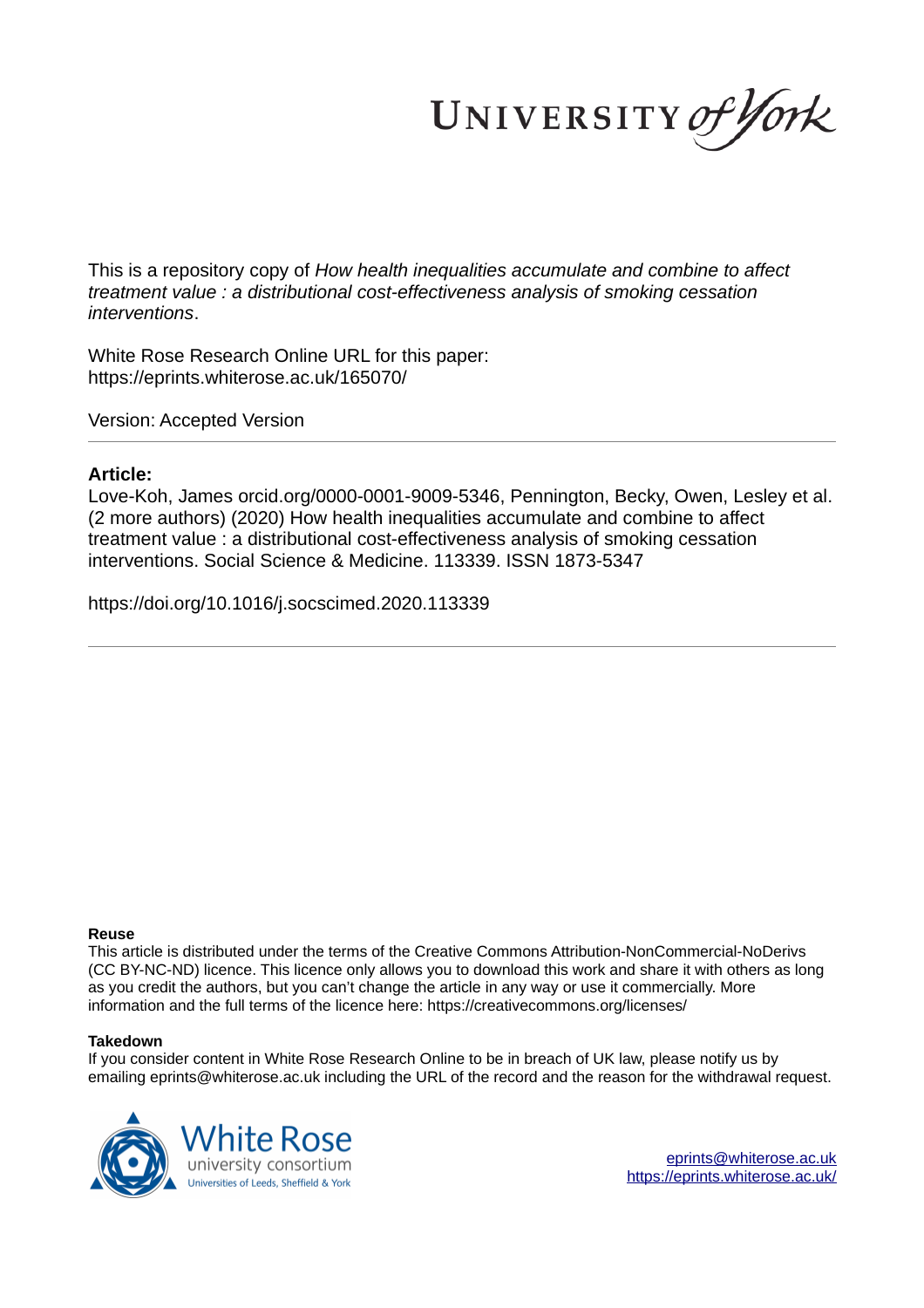#### **Title**

How health inequalities accumulate and combine to affect treatment value: A distributional cost-effectiveness analysis of smoking cessation interventions

### **Keywords**

Smoking cessation; public health; equity; health inequality; cost-effectiveness analysis; decision model

## **Introduction**

Reducing health inequalities is a primary goal in public health [1]–[3]. Impact on health inequality should, therefore, be an important component in determining the value of investments in public health interventions. However, public health commissioners, or the agencies that inform them with recommendations and guidelines, do not routinely undertake quantitative assessment of how interventions change health inequality. For example, the National Institute for Health and Care Excellence (NICE) produces evidence-based guidance for local commissioners in England [4]. The quantitative component of the value for money assessment is the amount of population health generated by an intervention, relative to its cost. Whilst in some cases qualitative information is provided on health inequalities relevant to the decision problem, evidence on how inequality is expected to actually change is not provided.

Distributional cost-effectiveness analysis (DCEA) is an approach to economic evaluation that considers population health and health inequality impacts simultaneously. Compared with standard economic evaluations that generate information on mean outcomes only, decision

1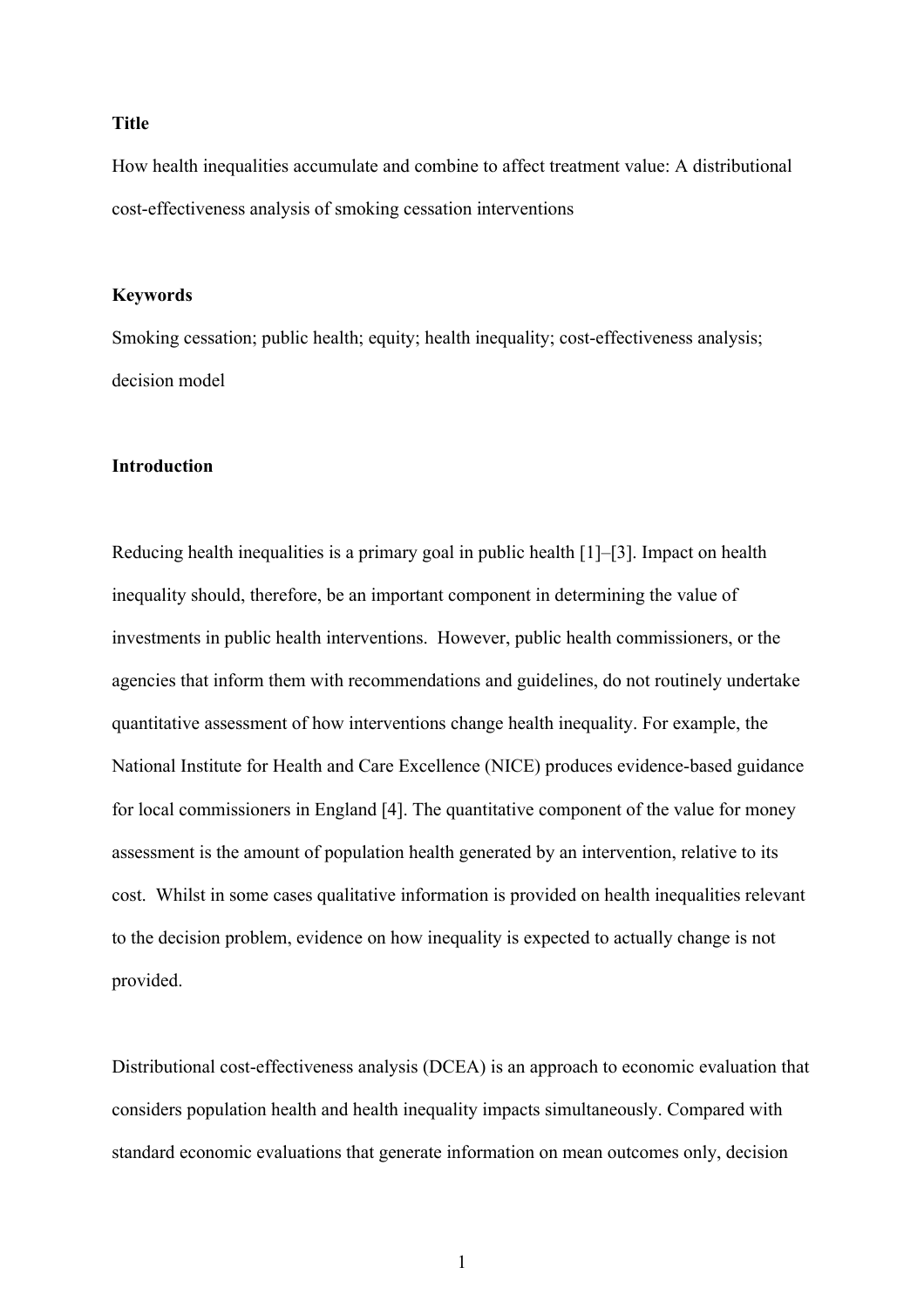analytic models in DCEAs use additional data to reflect social variation in the model inputs. This allows them to estimate the cumulative inequality impact of an intervention across the different stages of the course of disease and treatment, such as incidence, treatment uptake and adherence – the so-called 'staircase effect' [5]. The inequalities present at each staircase level can potentially compound or offset one another and can have vastly different effects on the overall inequality impact.

The objective of this paper is to address two key questions relating to the feasibility and practicality of conducting DCEAs: (i) how existing decision analytic models can be retrospectively adapted using existing published evidence and (ii) how incorporating social variation at specific points in the course of disease and treatment can affect the cumulative inequality impact. These issues are explored through a pilot study to formally incorporate inequality in an appraisal of behavioural and pharmacological interventions for smoking cessation for the National Institute for Health and Care Excellence's (NICE) public health guideline programme.

### **Methods**

#### *Overview*

Our analysis is divided into three stages. Using the case study decision model (described below), we first identify evidence that describes how the model inputs vary by socioeconomic status. This produces a decision model that is able to estimate the incremental costs and health benefits for a recipient of each intervention from each socioeconomic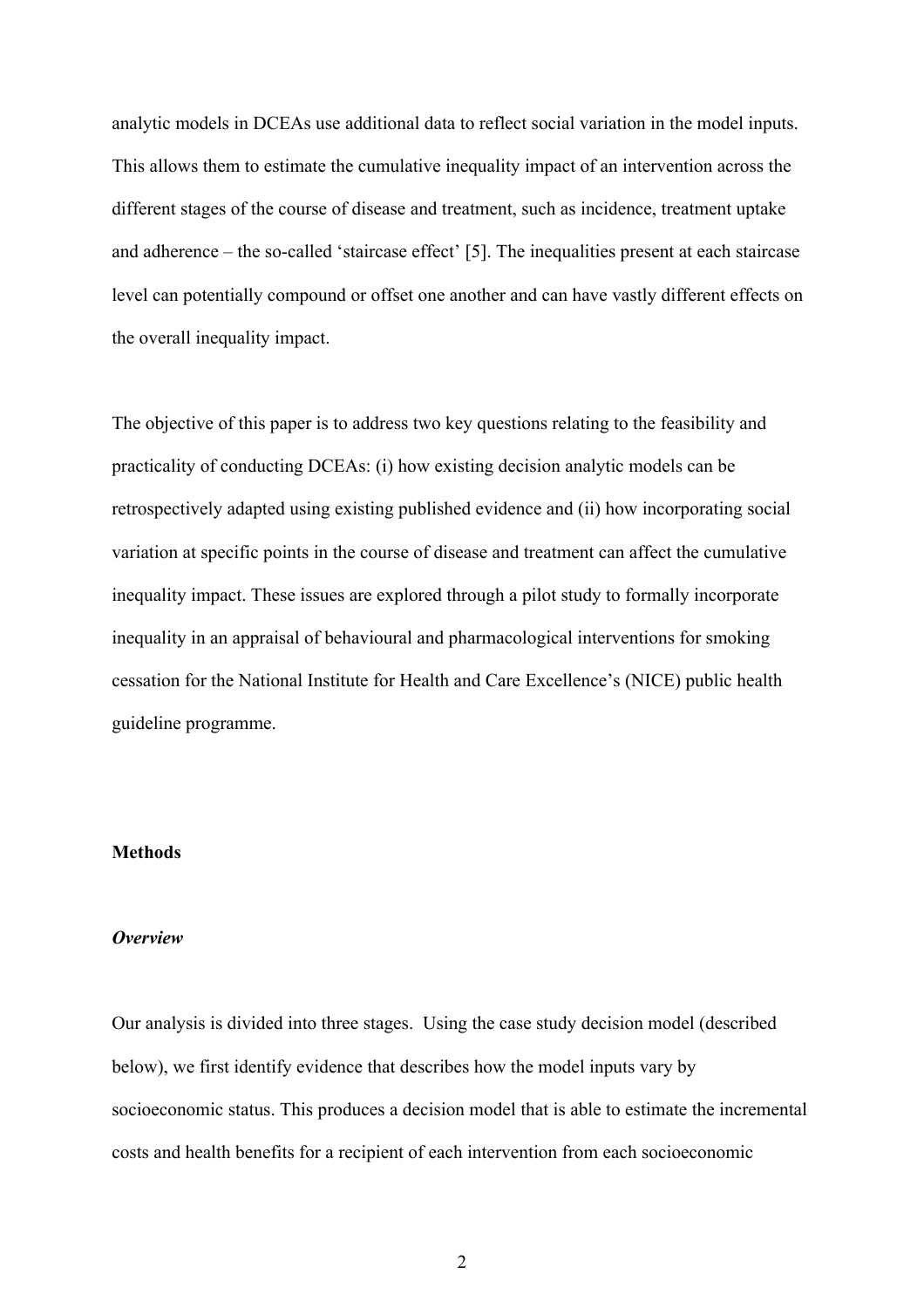subgroup. Next, the results per individual are scaled up to population level using estimates of the recipient population size and utilisation levels in each socioeconomic subgroup. The net population-level effects account for the health effects of alternative uses of resources (health opportunity costs), and how these forgone benefits are expected to be distributed between subgroups.

In stage three the net health effects for each subgroup are then added to a corresponding estimate of baseline health. Population health and health inequality impacts are summarised graphically on the health equity impact plane [6]. If a dominant intervention is identified that provides the greatest increase in health and that reduces health inequality by the greatest amount, no further analysis is required. Formal analysis of the trade-off between these two objectives is required when this is not the case.

A range of scenario analyses explore how accounting for social variation in different sets of parameters affects our results. We do this estimating the distribution of health benefits when accounting for only (i) smoking prevalence or (ii) prevalence and service utilisation. Both scenarios assume that per recipient health benefits and cost impact of each intervention is uniform over subgroups.

## *Smoking cessation case study*

Smoking remains a significant cause of ill health and death worldwide, despite public health efforts and cigarette taxes [7]. In England, approximately 4 per cent of hospital admissions and 17 per cent of deaths are related to smoking [8]. Smoking and smoking-related disease increases with measures of social disadvantage: those with low incomes, less qualifications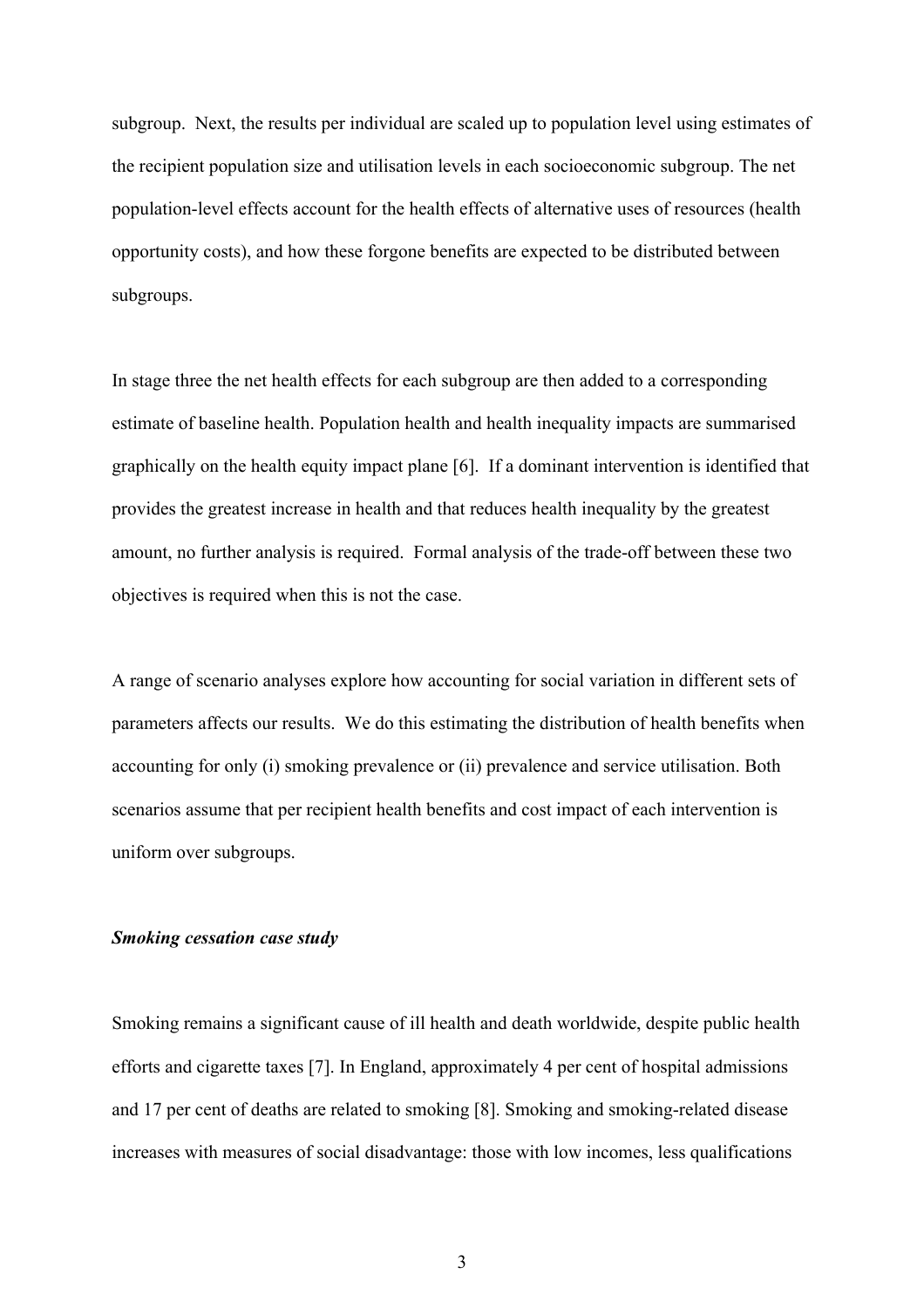and living in poor neighbourhoods are more likely to smoke. In Great Britain, 20 per cent of adults who earn less than £10,000 per year smoke compared to 10 percent of those who earn £40,000 and above [9]. Smoking therefore remains a key determinant of both health inequality and population health.

NICE produced guidance for public health commissioners on the use of behavioural and pharmacological interventions to stimulate smoking cessation in 2018 [10]. The economic analysis indicated that these interventions increased health on average, and either saved costs or increased cost by less than £4,000 per quality-adjusted life year (QALY) gained. However, their impact on health inequality was not formally assessed. While the health burden of smoking is highest among socioeconomically disadvantaged groups, individuals in the most advantaged groups are more likely to utilise smoking cessation services [11], [12]. This countervailing socioeconomic variation makes the net impact of providing smoking cessation services on health inequality hard to judge. Local authorities faced with the choice between smoking cessation interventions or something else, may desire information on which works best for disadvantaged groups.

In this case study, we retrospectively adapt the decision model used in the 2018 guideline [10], [13] to conduct a DCEA of 21 behavioural and pharmacological smoking cessation interventions [14]–[24].

#### *Decision model adaptation*

The original decision model was built to reflect a health sector (NHS) perspective, and estimated costs and quality adjusted life-years over a lifetime time horizon. A cohort of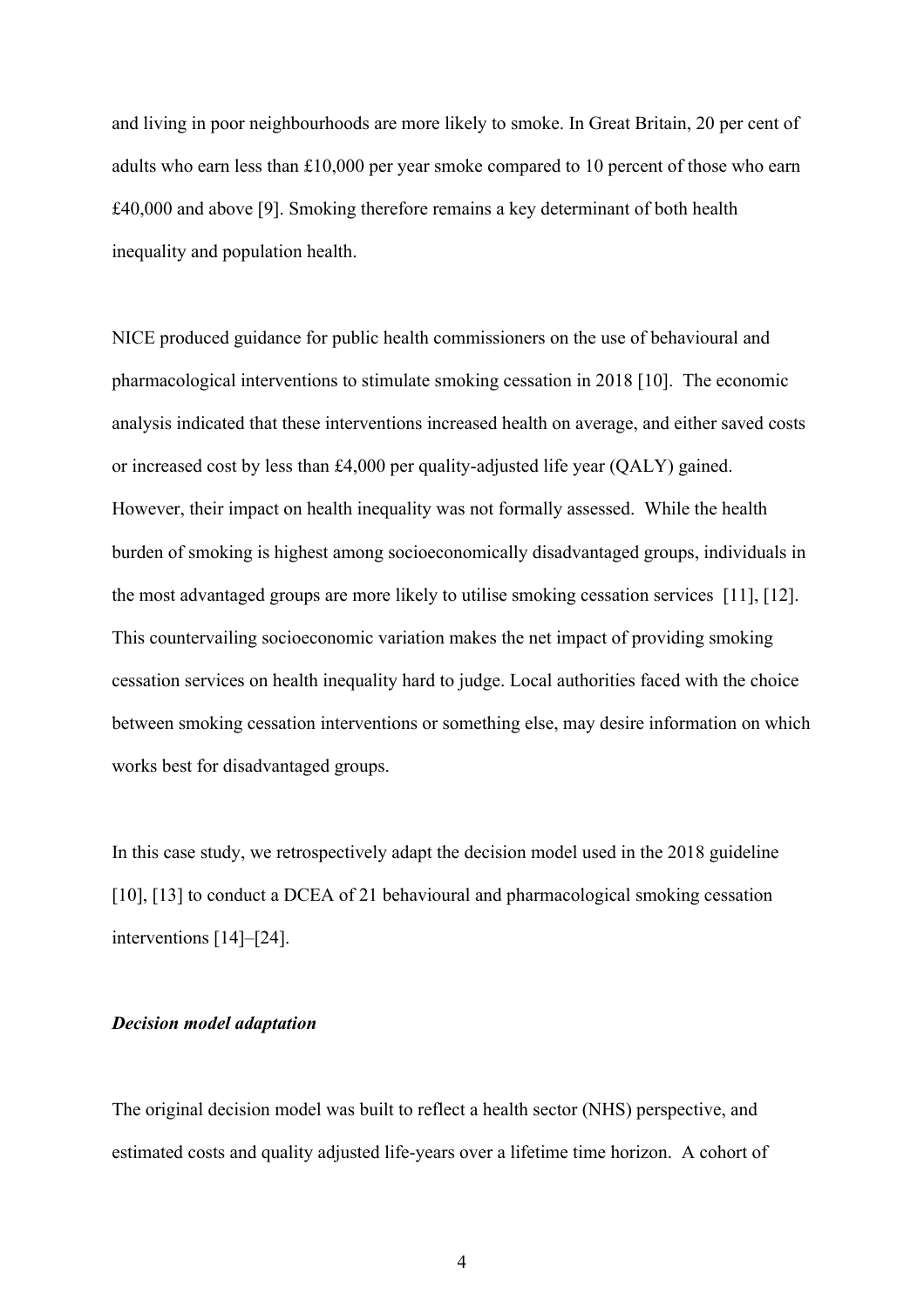smokers enter the model (Figure 1), and transition to former smokers based on the effectiveness of interventions in supporting successful quit attempts (measured at one year). Mortality and disease risks depend on age and smoking status, with former smokers facing lower risks of developing any of the six smoking-related comorbidities and experiencing better health-related quality of life. All interventions are compared to a background annual quit rate of 2%, which represents smokers who naturally quit without intervention [25]. The model is run for cohorts of smokers of different ages, before the results are combined to calculate the weighted average costs and QALYs per smoker overall.



Figure 1 Model structure for smoking cessation interventions

Note: LC = lung cancer; CHD = coronary heart disease; MI = myocardial infarction; COPD = chronic obstructive pulmonary disease; asthma = asthma exacerbation.

We extend the model to describe inequality in quality-adjusted life expectancy associated with underlying socioeconomic factors. We show the results for subgroups defined in terms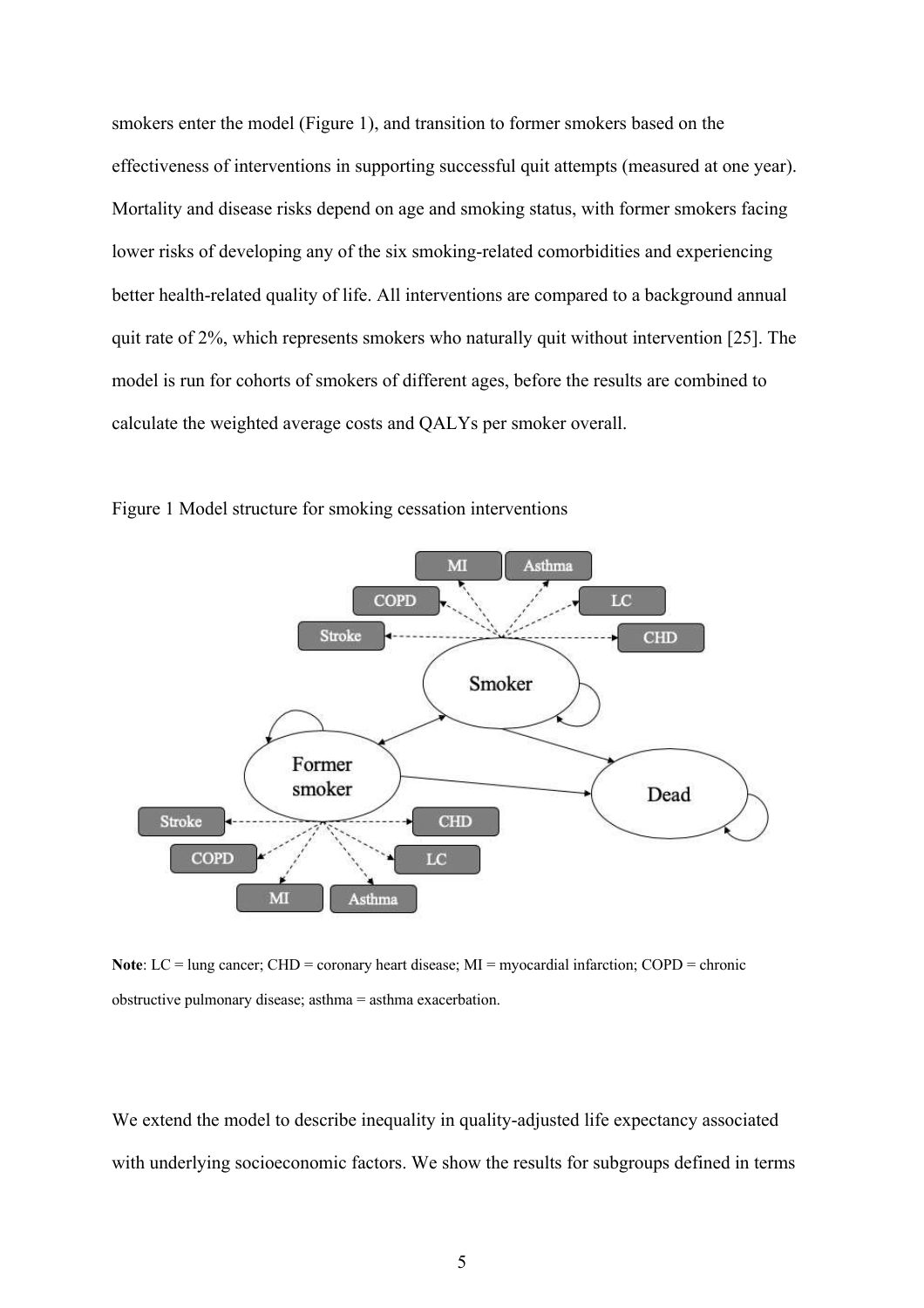of the Index of Multiple Deprivation (IMD), but the method extends to any characteristic associated with unfair health inequality. IMD is an area-based measure of deprivation incorporating seven dimensions: employment, income, education, crime, living environment and housing/services. Each individual in the population is associated with an IMD score based on their residence within one of 32,482 local super output areas (LSOAs) in England. We group individuals according to quintile of IMD, with IMD1 representing the most deprived fifth, and IMD5 representing the least deprived fifth.

Using pragmatic literature review for each model input, we determine whether there is appropriate evidence describing variation by IMD for the following sets of inputs: (i) health outcomes without smoking cessation interventions (baseline health); (ii) how interventions change health outcomes (effectiveness), (iii) which individuals access and use interventions (implementation). The data are summarised in Table 1.

### *Baseline health outcomes*

The original model sourced health-related quality of life (HRQL) weights (and the associated decrements from smoking) from the literature. We characterise inequality in HRQL, measured through the EQ-5D instrument, using information from the Health Survey for England from 2012 and 2014 [26], [27]. Linear regression analysis is used to obtain average EQ-5D scores for smokers and former smokers by IMD quintile, controlling for respiratory and circulatory disease to avoid double counting the quality of life decrements of comorbidities included in the model. These results are reported in Table A1 (online appendix). Differences in mortality risk by age, sex and IMD quintile were obtained from the ONS (Figure A1) [28] and subsequently adjusted for smoking status.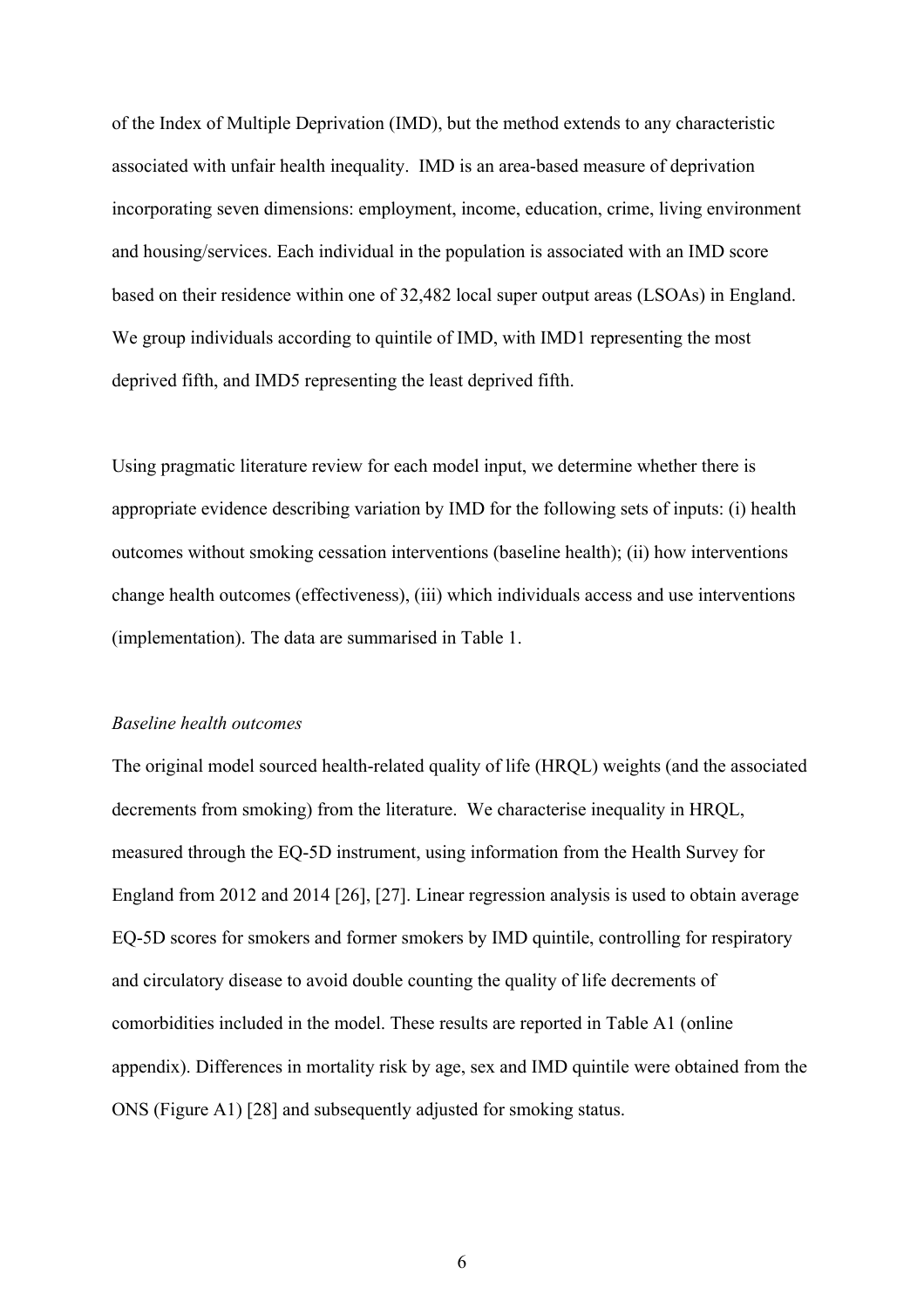| Table 1 Inputs disaggregated by socioeconomic status |
|------------------------------------------------------|
|------------------------------------------------------|

|                                                  | IMD quintile group |              |              |                         |          |                 |  |  |  |  |
|--------------------------------------------------|--------------------|--------------|--------------|-------------------------|----------|-----------------|--|--|--|--|
| <b>Model</b> input                               | $\mathbf{1}$       | $\mathbf{2}$ | $\mathbf{3}$ | $\overline{\mathbf{4}}$ | 5        | Source          |  |  |  |  |
| <b>Smoking population</b>                        |                    |              |              |                         |          |                 |  |  |  |  |
| Number of smokers                                | 2,457,519          | 1,622,583    | 1,448,360    | 927,069                 | 773,353  | $[26]$ , $[27]$ |  |  |  |  |
| Proportion of male smokers                       | 55%                | 56%          | 56%          | 55%                     | 57%      | $[26]$ , $[27]$ |  |  |  |  |
| <b>EQ-5D</b> scores                              |                    |              |              |                         |          |                 |  |  |  |  |
| Smokers                                          | 0.794              | 0.848        | 0.837        | 0.866                   | 0.884    | $[26]$ , $[27]$ |  |  |  |  |
| Former smokers                                   | 0.818              | 0.866        | 0.856        | 0.880                   | 0.904    | $[26]$ , $[27]$ |  |  |  |  |
| <b>Comorbidity</b> risk                          |                    |              |              |                         |          |                 |  |  |  |  |
| Relative risk of smoking-related                 |                    |              |              |                         |          |                 |  |  |  |  |
| illness                                          | 1.03               | 0.99         | $\mathbf{1}$ | 0.95                    | 0.84     | $[29]$          |  |  |  |  |
| <b>Odds of quit success</b>                      |                    |              |              |                         |          |                 |  |  |  |  |
| All intervention types                           | $\mathbf{1}$       | 1.58         | 1.34         | 1.43                    | 1.61     | $[30]$          |  |  |  |  |
| One-to-one                                       | $\mathbf{1}$       | 1.04         | 1.06         | 1.08                    | 1.07     | $[31]$          |  |  |  |  |
| Closed group                                     | $\mathbf{1}$       | 1.15         | 1.24         | 1.44                    | 1.49     | $[31]$          |  |  |  |  |
| <b>Uptake of services</b>                        |                    |              |              |                         |          |                 |  |  |  |  |
| Start2quit trial                                 | 2.39%              | 3.75%        | 3.59%        | 3.62%                   | 3.83%    | $[32]$          |  |  |  |  |
| NHS SSS statistics 18/19                         | 1.64%              | 3.17%        | 4.06%        | 4.37%                   | 5.83%    | $[33]$          |  |  |  |  |
| Proportion of health opportunity cost            |                    |              |              |                         |          |                 |  |  |  |  |
| Males                                            | 0.14               | 0.12         | 0.12         | 0.09                    | $0.08\,$ | $[34]$          |  |  |  |  |
| Females                                          | 0.12               | 0.1          | $0.1\,$      | $0.07\,$                | $0.06\,$ | $[34]$          |  |  |  |  |
| <b>Baseline quality-adjusted life expectancy</b> |                    |              |              |                         |          |                 |  |  |  |  |
| Males                                            | 62.3               | 67           | 69.5         | 72.8                    | 74.8     | $[35]$          |  |  |  |  |
| Females                                          | 64.1               | 68.2         | 70.4         | 73.4                    | 75.2     | $[35]$          |  |  |  |  |

**Notes**:

1. Quit success odds ratios are applied such that the mean quit probability across groups is equal to mean value in the original model.

2. IMD = index of multiple deprivation; SSS = Stop smoking services; \*'Any service' includes services outside the four listed in Table 1.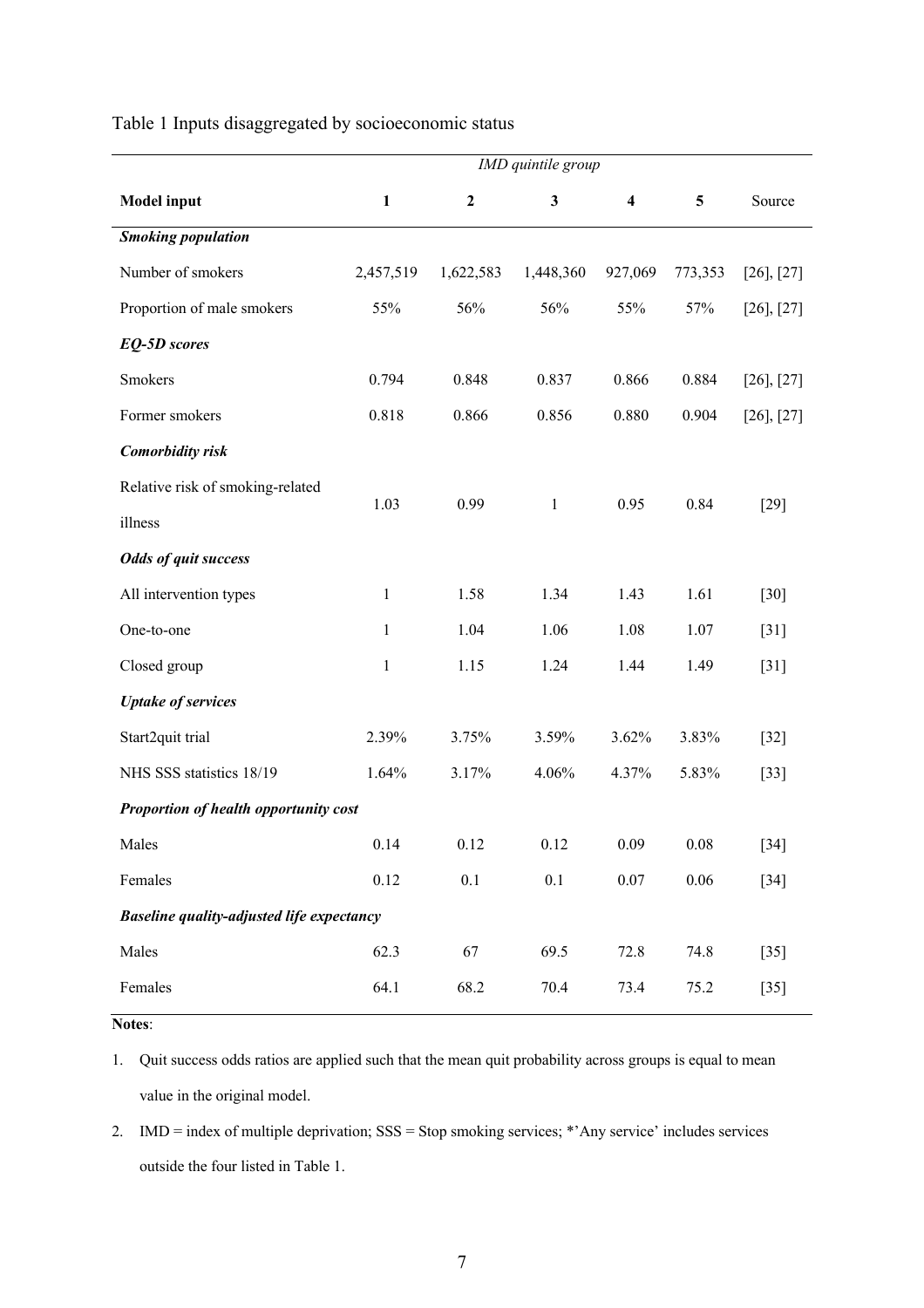Inequality in the burden of smoking-related comorbidity is in part due to differences in prevalence of smoking between population groups. Smoking prevalence by age, sex and IMD was estimated using the Health Survey for England data. We found evidence from Scotland of an additional independent effect of deprivation on risk of smoking-related disease [29]. We assumed that the relationship by English IMD quintile was the same as that for Scottish IMD, and that the mean prevalence of smoking-related diseases in the existing model described the prevalence in the central quintile (IMD3).

A number of other parameters are assumed constant over socioeconomic groups as we could not identify evidence detailing socioeconomic variation, such as annual healthcare cost per case of smoking related disease.

#### *Intervention impact*

We use estimates by Dobbie et al. [30] to account for socioeconomic variation in the probability of a successful quit attempt. Their analysis used NHS Stop Smoking Services data to estimate odds ratios for smoking cessation by IMD quintile. This did not differentiate between the various types of interventions and focused on the probability of quitting at four weeks. The use of these quit odds ratios assumes that the socioeconomic pattern observed in four week quit rates is reflective of the pattern in 52-week quit rates. We found one study that differentiated the relationship between quit rate and socioeconomic status for different types of behavioural intervention. Hiscock et al. [31] examined four types of behavioural intervention (one-to-one, drop-in clinic, open rolling group, closed group), using a fourcategory occupation-based measure of socioeconomic status (NS-SEC). We map 11 of our 21 interventions onto these intervention types (nine 'one-to-one' and two 'closed group') and

8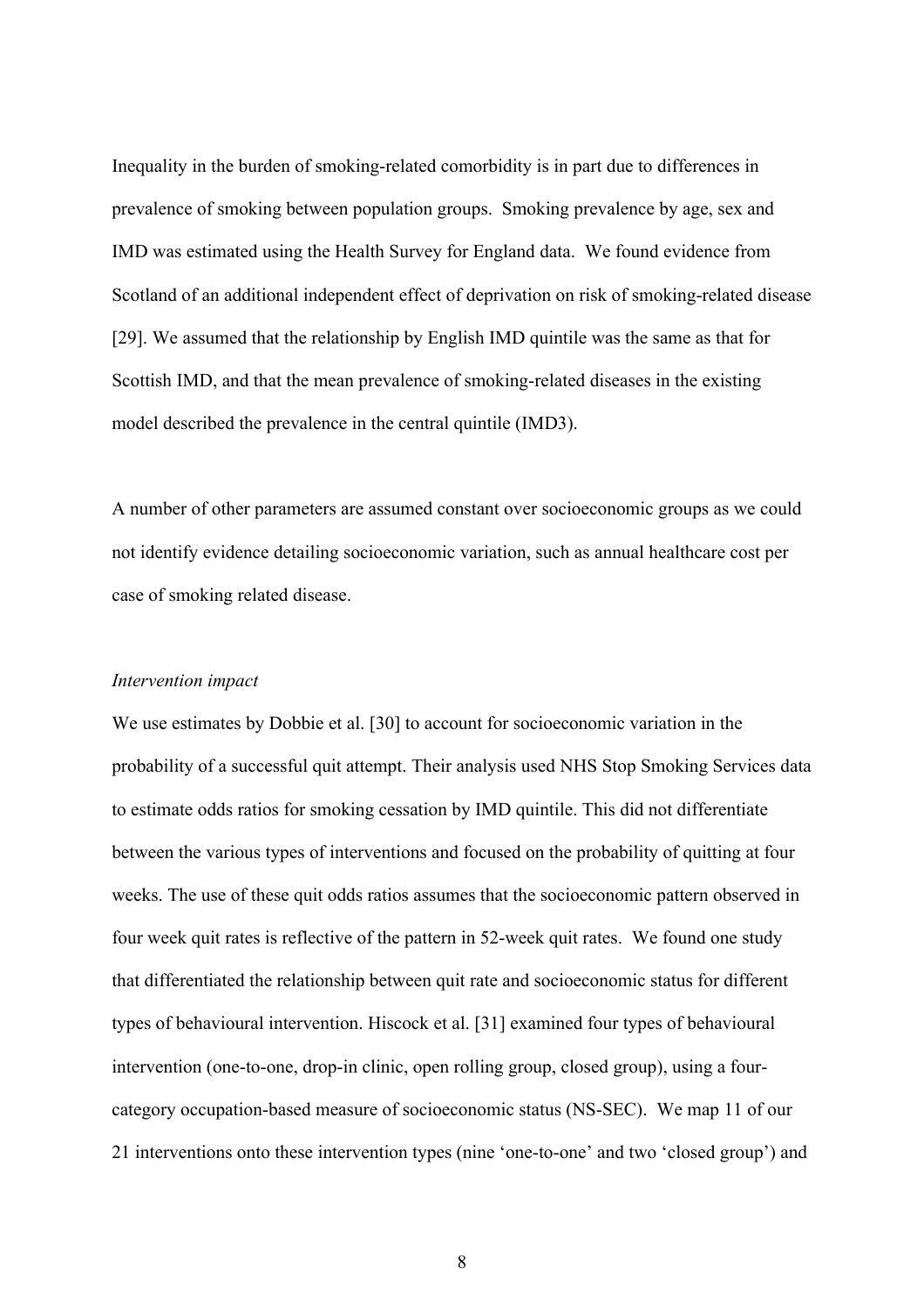cross-tabulate NS-SEC and IMD quintile in the Health Survey for England to provide a link between these different measures. We use Dobbie et al. for the primary analysis and examine a subset of interventions using Hiscock et al. in a sensitivity analysis.

We found no studies describing socioeconomic variation in the relative risk reduction on allcause mortality or smoking-related disease from a successful quit attempt. While we assume that these are the same in all groups, our characterisation of variable baseline levels of mortality and smoking related disease means that the absolute risk reduction is greatest in the most deprived groups.

## *Service utilisation*

We estimate socioeconomic variation in service utilisation by IMD from a randomised controlled trial (Start2quit) of 4,300 smokers that evaluated interventions provided by NHS Stop Smoking Services (SSS) in England between 2012 and 2014 [32]. This covers the period after the funding of SSS was transferred from the NHS to local governments and Public Health England [36]. We calculate the proportion of smokers in each IMD quintile using SSS by combining the distribution of utilisation with statistics on SSS use and smoking prevalence for 2018/19 [33]. This indicates that utilisation is proportionally higher in less deprived groups but the absolute numbers of smokers utilising services is greatest in the most deprived groups (Table 1).

A more recent distribution of service utilisation by IMD for 2018/19 can be estimated from national SSS statistics. This requires assigning IMD scores to individuals based on their local authority instead of their LSOA. We use this as a scenario analysis only for two reasons. First, local authorities are a much higher level of geographical aggregation (approximately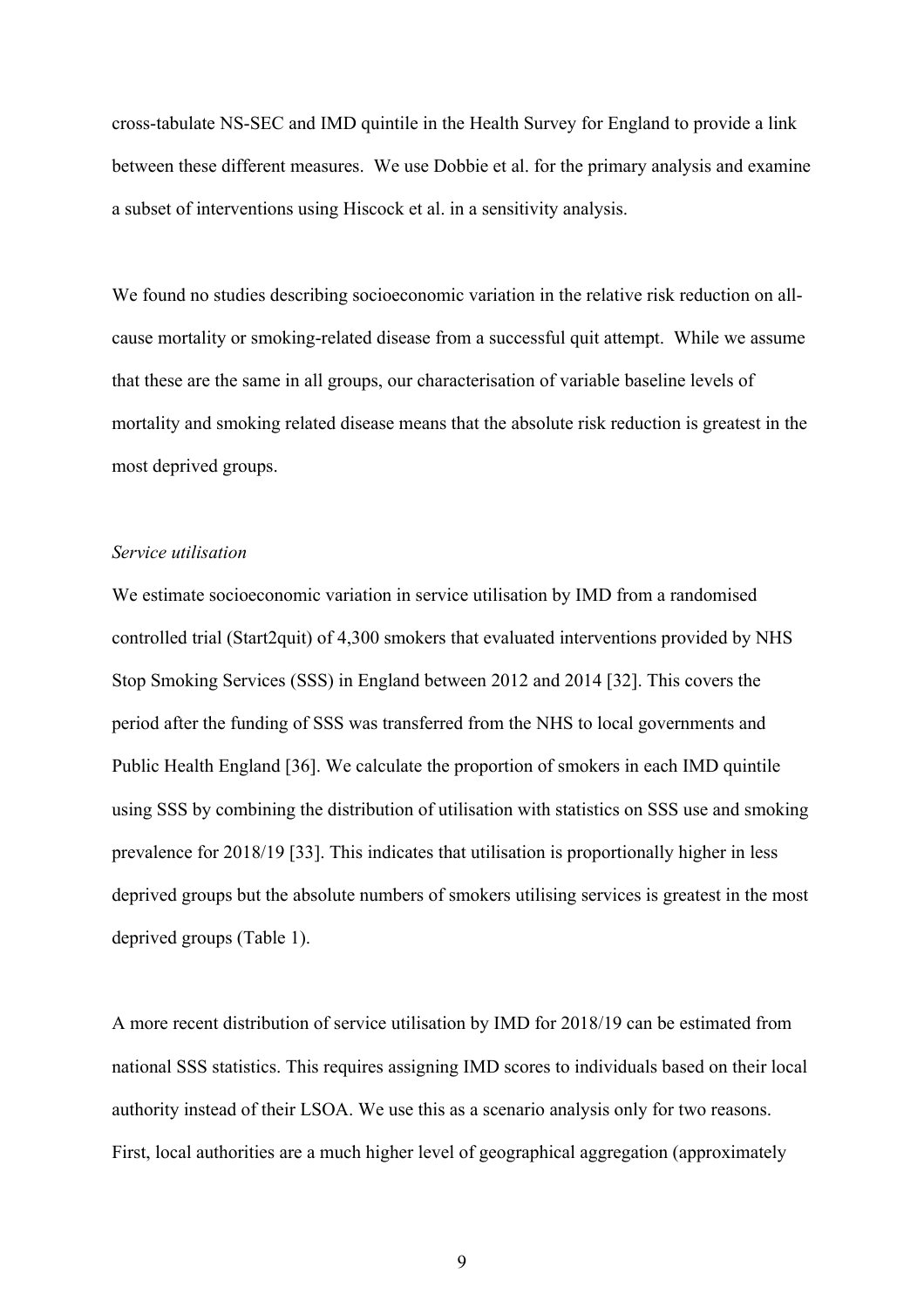100 times the size of LSOAs on average) and are therefore less informative about the socioeconomic conditions of individuals. Second, investment decisions on SSS are now made by individual local authorities, which increase the possibility of a postcode lottery and larger variations in service utilisation. The utilisation distribution estimated from the local authority data, provided in Table 1, shows a steeper pro-rich gradient than in the Start2quit trial.

### *Modelling health inequality impacts*

### *Direct health benefits*

The adapted model is run for all 21 interventions and each of the five IMD groups. This provides different incremental costs and QALYs from use of each intervention for smokers from different IMD quintiles, weighted by sex. Multiplying these 'per smoker' estimates by the number of smokers in each IMD quintile that use each intervention provides populationlevel costs and QALYs. We disaggregate these QALYs by sex using the ratio of male to female smokers for each IMD quintile.

### *Health opportunity costs*

NHS resource use forms the biggest component of cost changes attributed to smoking cessation, through changes in the amount of smoking-related disease. Local authorities fund some delivery of smoking cessation services, but these implementation costs form a small proportion of the incremental cost. In NICE recommendations, an intervention is regarded as value for money if it generates at least additional one QALY per additional £20,000 of NHS resources [4]. We use one QALY per £20,000 to convert total population cost into health opportunity cost. The proportion of the health opportunity costs that fall on each sex and IMD quintile is estimated using the distribution of health benefits from marginal changes in

10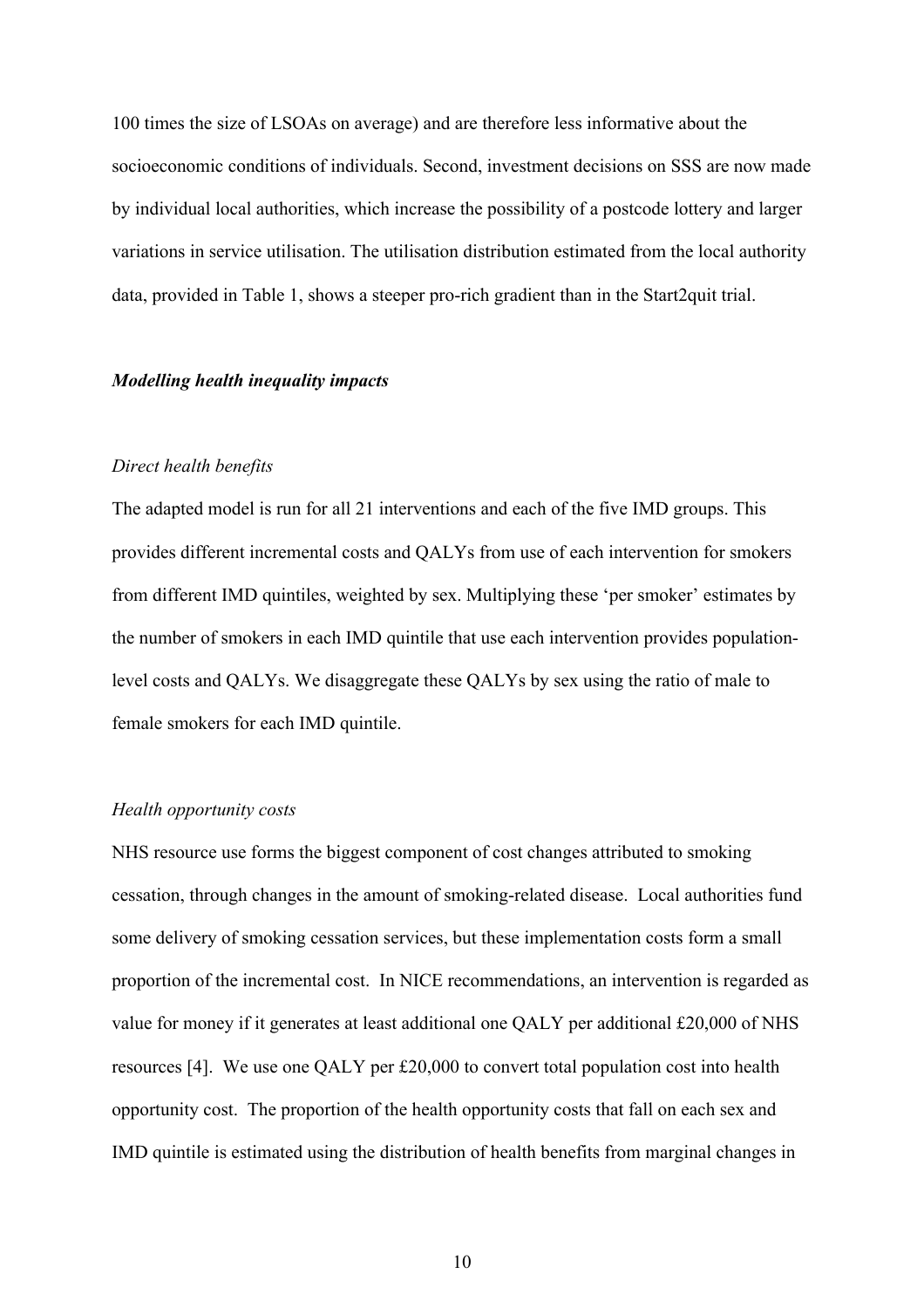NHS expenditure in England [34]. By applying this to all resource use, NHS or otherwise, this assumes the same level and distribution of health opportunity cost for NHS and local authority public health resources.

#### *Summary intervention impact measures*

We add the net health benefit (the difference between the QALY gains and the health opportunity cost) by sex and IMD quintile to the baseline quality adjusted life expectancy for each group [35]. This yields the post-intervention distribution of quality adjusted life expectancy across all groups in the population. This can be compared with the baseline distribution to evaluate how interventions change total health and health inequality. Change in total population health is described as population net health benefit in QALYs. Absolute and relative inequality are measured using the slope index of inequality (SII) and the relative index of inequality (RII), respectively [37]. A change of -0.1 in the SII indicates that the difference in between the least and most healthy groups in the population has decreased by 0.1 QALYs. The same change in RII indicates that the difference between the least and most healthy quintile has decreased by 10 percentage points.

We compute health-related social welfare indices that integrate concern for changes in both total population health and health inequality. These functions contain an inequality aversion parameter that quantifies the strength of preference for health gains at the bottom of the distribution and yield a single summary measure for each distribution: equally distributed equivalent (EDE) health. EDE health increases with total population health and decreases with enlargement of health inequality. The functional forms we use to calculate this summary measure are the Kolm index [38] for absolute inequality and Atkinson index [37] for relative inequality. A change in EDE can be compared against the corresponding change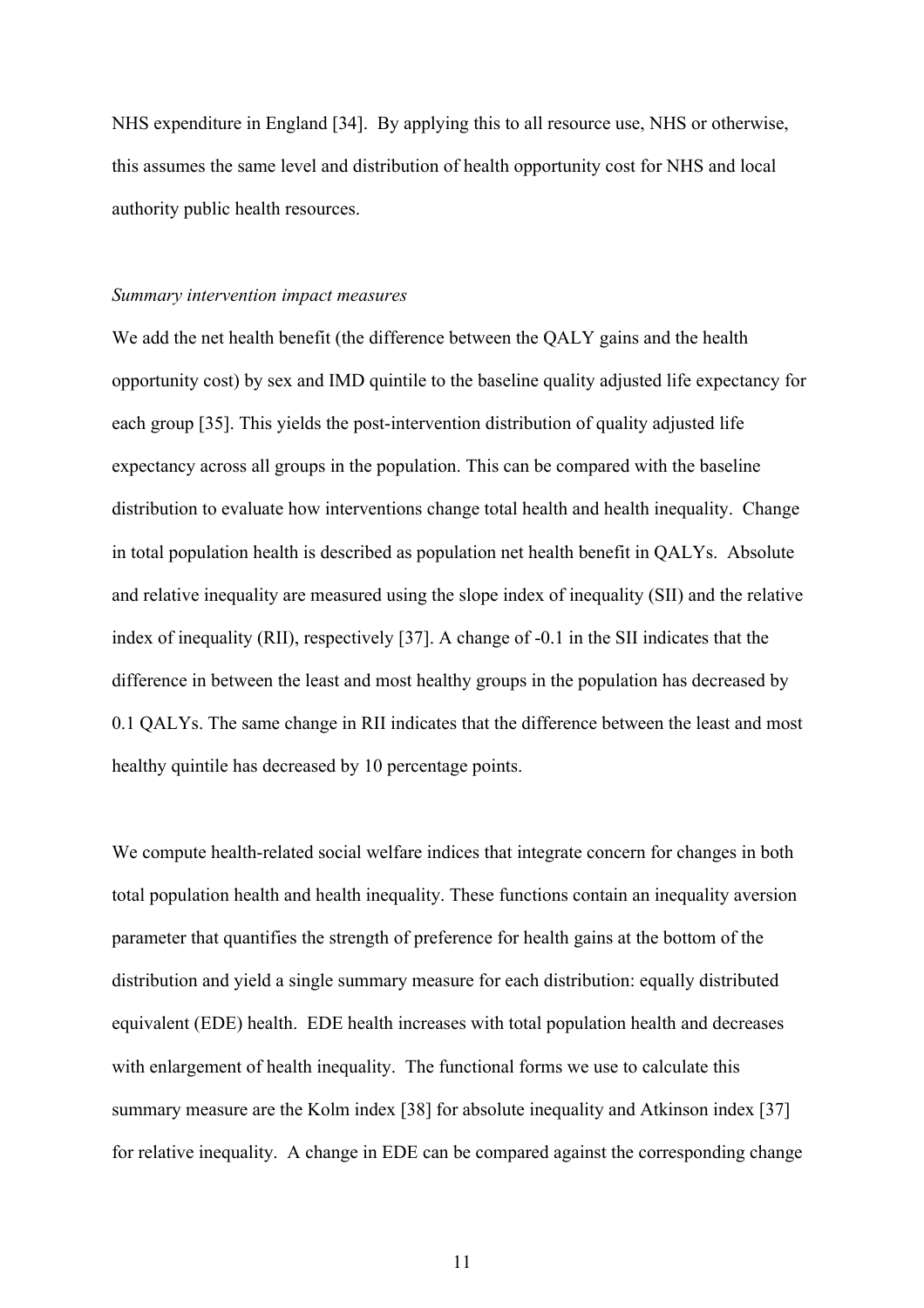in population net health benefit to express the value of inequality impacts in terms of QALYs. When the change in EDE health is lower than change in net health benefit, the loss of welfare due to inequality has increased by more than the welfare gain from health improvement. In the absence of evidence on the level of aversion to health inequality between areas defined on the basis of IMD, we use rich versus poor health inequality aversion parameters of  $\alpha$ =0.15 (Kolm) and  $\epsilon$ =10.95 (Atkinson) [40]. These values are based on a UK general population study, in which respondents were asked how much total population health they would forgo for reductions in health inequality between rich and poor groups. This implies that gains to the poorest fifth are weighted 6-7 times greater than those to the richest.

#### *Scenario and sensitivity analysis*

Our analysis constitutes a full distributional cost effectiveness analysis, in which the cumulative inequalities throughout disease and treatment course are captured (prevalence, access, short- and long-term health effects). We conduct sensitivity analysis to show how excluding information on inequalities in some of these stages of the intervention affects the estimated inequality impacts of the interventions. Two scenarios are explored, where (i) only differences in smoking prevalence are included (with mean utilisation and net health benefit) and (ii) differences in prevalence and utilisation are included. These scenarios correspond to inequality impacts that can be captured using aggregate distributional cost effectiveness analysis, a simplified form of analysis that can be applied without model adaptation [41], [42]. The difference between our base case and scenario (ii) therefore demonstrates the effect of conducting full DCEA compared with the aggregate approach.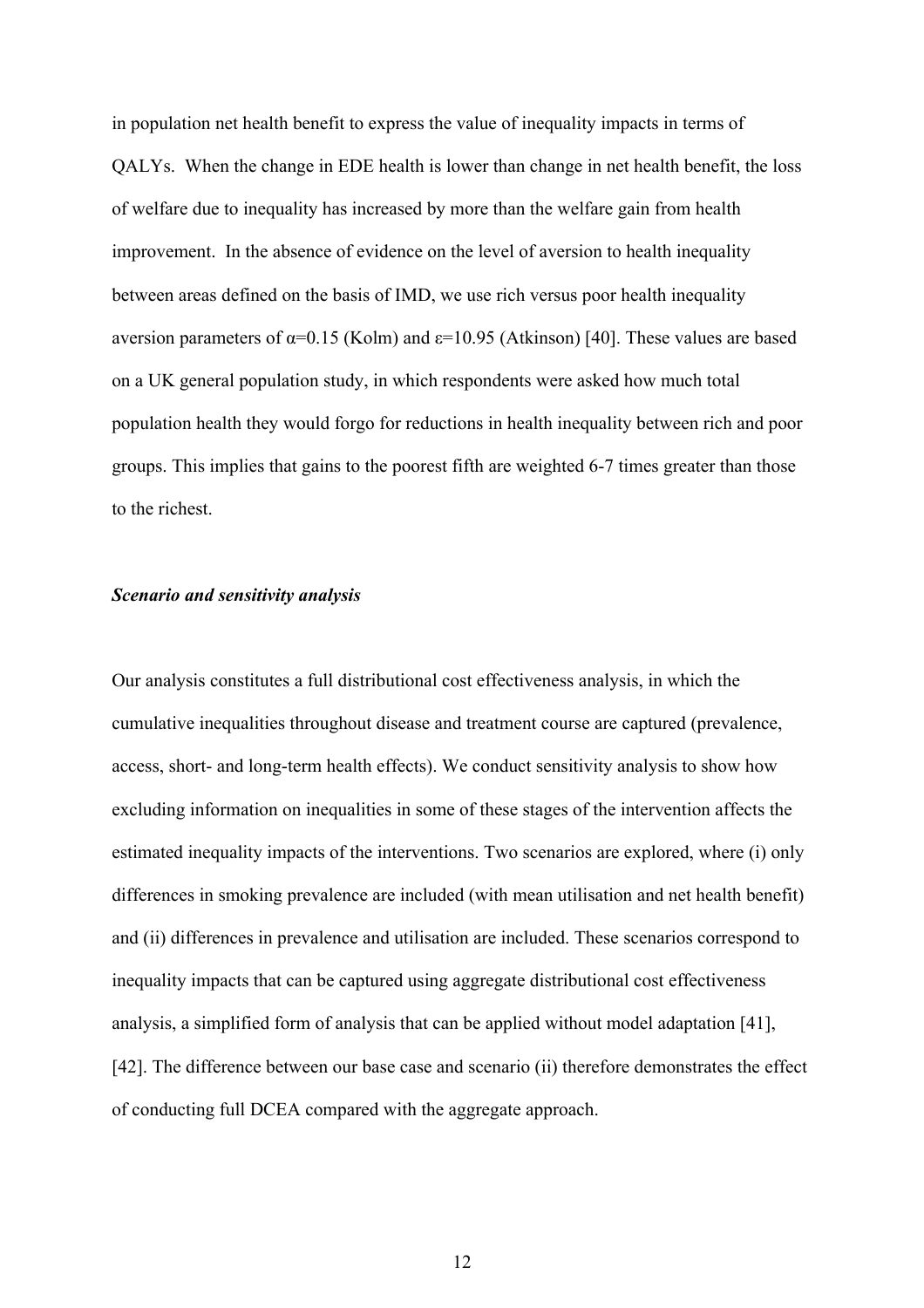Four further sensitivity analyses are conducted. First, we provide separate results for the subset of behavioural interventions for which we can specify socioeconomic variation in effectiveness specific to the type of intervention. Second, we use the socioeconomic distribution of local authority-level service utilisation from national SSS statistics. Third, we vary the rate at which total costs are converted into health opportunity cost to show how the results change with different estimates for the marginal productivity of NHS and local authority public health resources. Fourth, we test the degree of inequality aversion on results by varying the Atkinson parameter for the most and least cost-effective interventions.

#### **Results**

### *Descriptive statistics*

The characteristics of the 21 interventions are reported in Table A2 (online appendix).<sup>1</sup> The quit success rate at 12-months ranges from 7% for counselling to 40% for a sequence of varenicline, bupropion and selective serotonin reuptake inhibitors (SSRI). Intervention costs (excluding over-the-counter therapies) range from £19 for brief advice to £764 for a course of nicotine patches and nasal spray.

The change in population costs and health for each intervention are presented by IMD quintile in Table 2. Summed to population-level, all interventions produce health gains and all but one are cost saving (Patch + Nasal Spray). All interventions provide greater direct health benefits to recipients in less deprived groups. However, greater smoking prevalence in

<sup>&</sup>lt;sup>1</sup> The different forms of counselling combined with placebo (three alternatives) and varenicline (two alternatives) are differentiated by number.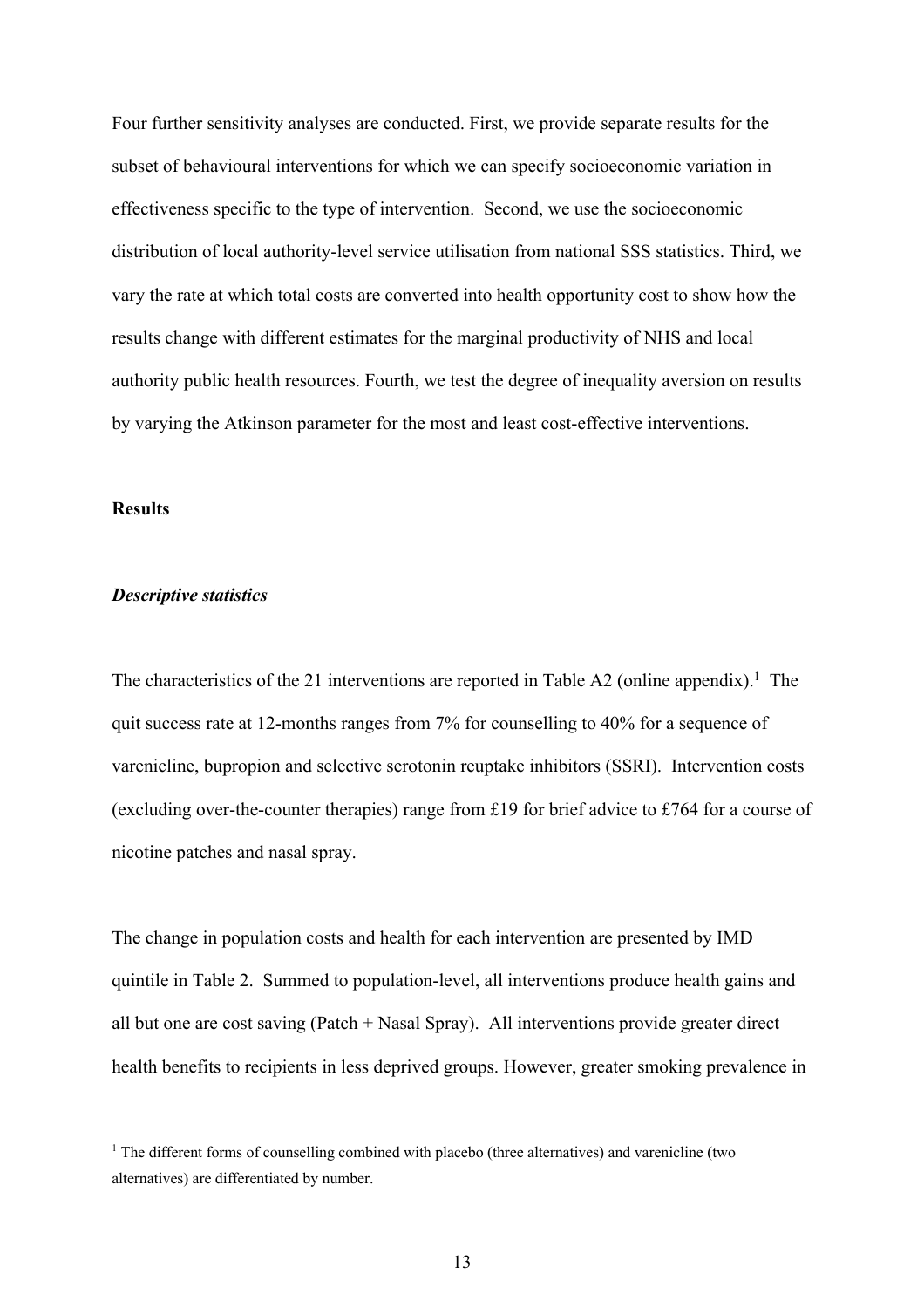the most deprived groups mean that the interventions reduce the absolute gap in qualityadjusted life expectancy between the most and least deprived.

#### *Impact on the distribution of health*

The summary measures of the intervention impacts on population health and health inequality are shown in Table 3. All interventions reduce absolute health inequality according to the SII and RII.

All interventions increase EDE health when accounting for both absolute (Kolm index) and relative (Atkinson index) inequality. Inequality reductions from the interventions create health-related social welfare gains, measured by the difference between the change in net health benefit and change in EDE health. For the Atkinson index, the range of these gains were equivalent to 848 QALYs for counselling to 11,237 QALYs for patch and nasal spray.

The health equity impact plane (Figure 2) shows that all the interventions lie in the northeast quadrant, increasing population health and reducing absolute health inequality compared to no smoking cessation service. The interventions would be ranked in the same order based on net health benefit or EDE health.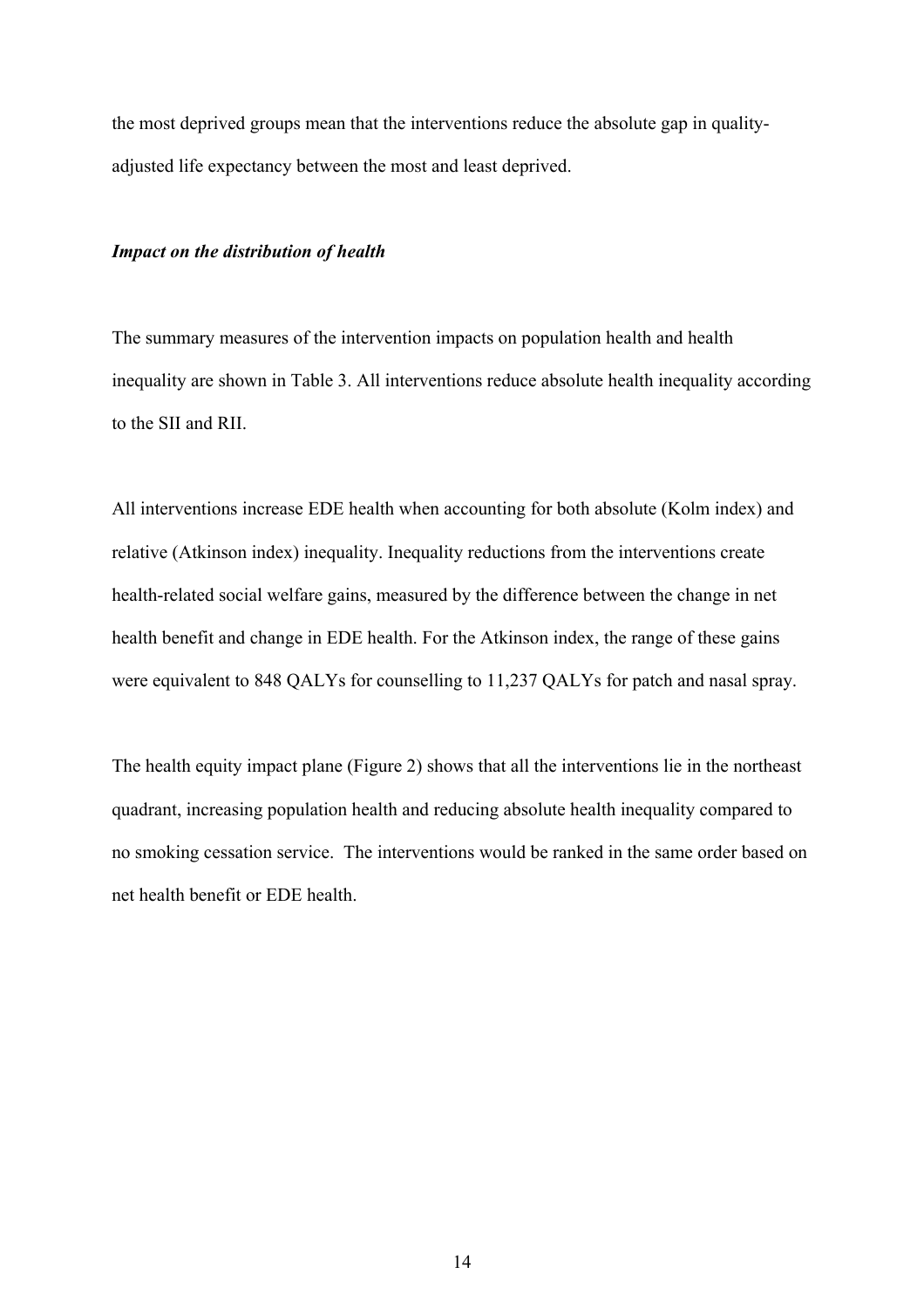|                                 |              | IMD1            |              | IMD <sub>2</sub> |              | IMD3            |              | IMD4             |              | IMD <sub>5</sub> |
|---------------------------------|--------------|-----------------|--------------|------------------|--------------|-----------------|--------------|------------------|--------------|------------------|
|                                 |              | (most deprived) |              |                  |              |                 |              |                  |              | (least deprived) |
| Intervention <sup>†</sup>       | <b>AQALY</b> | $\Delta Cost$   | <b>AQALY</b> | $\Delta Cost$    | <b>AQALY</b> | $\Delta Cost$   | <b>AQALY</b> | $\Delta Cost$    | <b>AQALY</b> | $\Delta Cost$    |
| NRT OTC                         | 3,052        | $-t6,917,329$   | 4,916        | $-£12,536,763$   | 3,534        | $-£10,866,434$  | 2,397        | $-£7,580,235$    | 2,501        | $-E7,108,358$    |
| Placebo + counselling           | 1,781        | $-E2, 339, 445$ | 2,904        | $-£5,642,704$    | 2,077        | $-£4,880,282$   | 1,411        | $-£3,494,127$    | 1,478        | $-£3,344,725$    |
| Varenicline                     | 6,847        | $-E2,609,309$   | 10,653       | $-£13,766,638$   | 7,764        | $-f12,424,147$  | 5,238        | $-£9,193,651$    | 5,411        | $-E8,868,230$    |
| $Placebo + counselling$         | 6,503        | £5,410,739      | 10,149       | $-f4,967,773$    | 7,388        | $-£4,844,534$   | 4,986        | $-£4,261,915$    | 5,156        | $-£4,492,789$    |
| Varenicline + counselling       | 12,515       | £1,394,028      | 18,526       | $-£16,358,331$   | 13,768       | $-£15,938,888$  | 9,219        | $-£12,160,750$   | 9,389        | $-£11,676,392$   |
| $Placebo + counselling$         | 7,183        | $-£5, 173, 847$ | 11,142       | $-£16,884,573$   | 8,131        | $-f15,149,871$  | 5,483        | $-£10,996,687$   | 5,659        | $-£10,480,942$   |
| Varenicline $+$ counselling     | 13,868       | $-£10,715,488$  | 20,294       | $-£30,249,635$   | 15,148       | $-£28,205,614$  | 10,126       | $-E20, 194, 289$ | 10,279       | $-£18,766,157$   |
| Brief advice                    | 2,101        | $-£3,641,208$   | 3,415        | $-£7,545,233$    | 2,446        | $-f6,526,479$   | 1,661        | $-£4, 613, 773$  | 1,738        | $-£4,374,674$    |
| Varenicline + brief advice      | 11,024       | $-£13,617,599$  | 16,530       | $-£30,351,061$   | 12,223       | $-£27,503,658$  | 8,201        | $-£19,443,962$   | 8,382        | $-£18,087,399$   |
| Self-determination intervention | 3,733        | £3,205,651      | 5,825        | $-£3, 129, 570$  | 4,306        | $-E2,892,154$   | 2,918        | $-£2,563,280$    | 3,039        | $-E2, 755, 371$  |
| Sequence (var, bup, SSRI)       | 19,158       | $-E27,633,058$  | 26,834       | $-£52,036,923$   | 20,363       | $-£48,612,249$  | 13,525       | $-£33,757,995$   | 13,566       | $-£30,588,817$   |
| Minimal intervention (MI)       | 13,399       | $-£27,827,429$  | 19,686       | $-£47,556,967$   | 14,672       | $-£42,863,154$  | 9,814        | $-E29,585,882$   | 9,973        | $-E27,057,935$   |
| $CBT + MI$                      | 13,086       | $-f13,914,755$  | 19,278       | $-£32,816,012$   | 14,353       | $-£30,169,970$  | 9,604        | $-E21,382,006$   | 9,767        | $-£19,817,171$   |
| $Bupropion + CBT + MI$          | 8,959        | £343,214        | 13,678       | $-£13,450,354$   | 10,043       | $-£12,568,624$  | 6,756        | $-£9,575,333$    | 6,942        | $-£9,316,603$    |
| $NRT + CBT + MI$                | 13,399       | $-E23,583,103$  | 19,686       | $-£43, 152, 845$ | 14,672       | $-£39,098,215$  | 9,814        | $-£27,161,666$   | 9,973        | $-E24,918,233$   |
| Patch and nasal spray           | 12,050       | £17,500,254     | 17,910       | £833,633         | 13,289       | $-£1, 114, 011$ | 8,904        | $-E2, 565, 173$  | 9,078        | $-£3,204,614$    |
| Patch                           | 4,156        | $-E2,399,150$   | 6,626        | $-f9,611,101$    | 4,782        | $-£8,478,754$   | 3,238        | $-f6,232,902$    | 3,370        | $-f6,036,621$    |

Table 2 Population costs and quality-adjusted life year impacts by intervention and index of multiple deprivation (IMD) quintile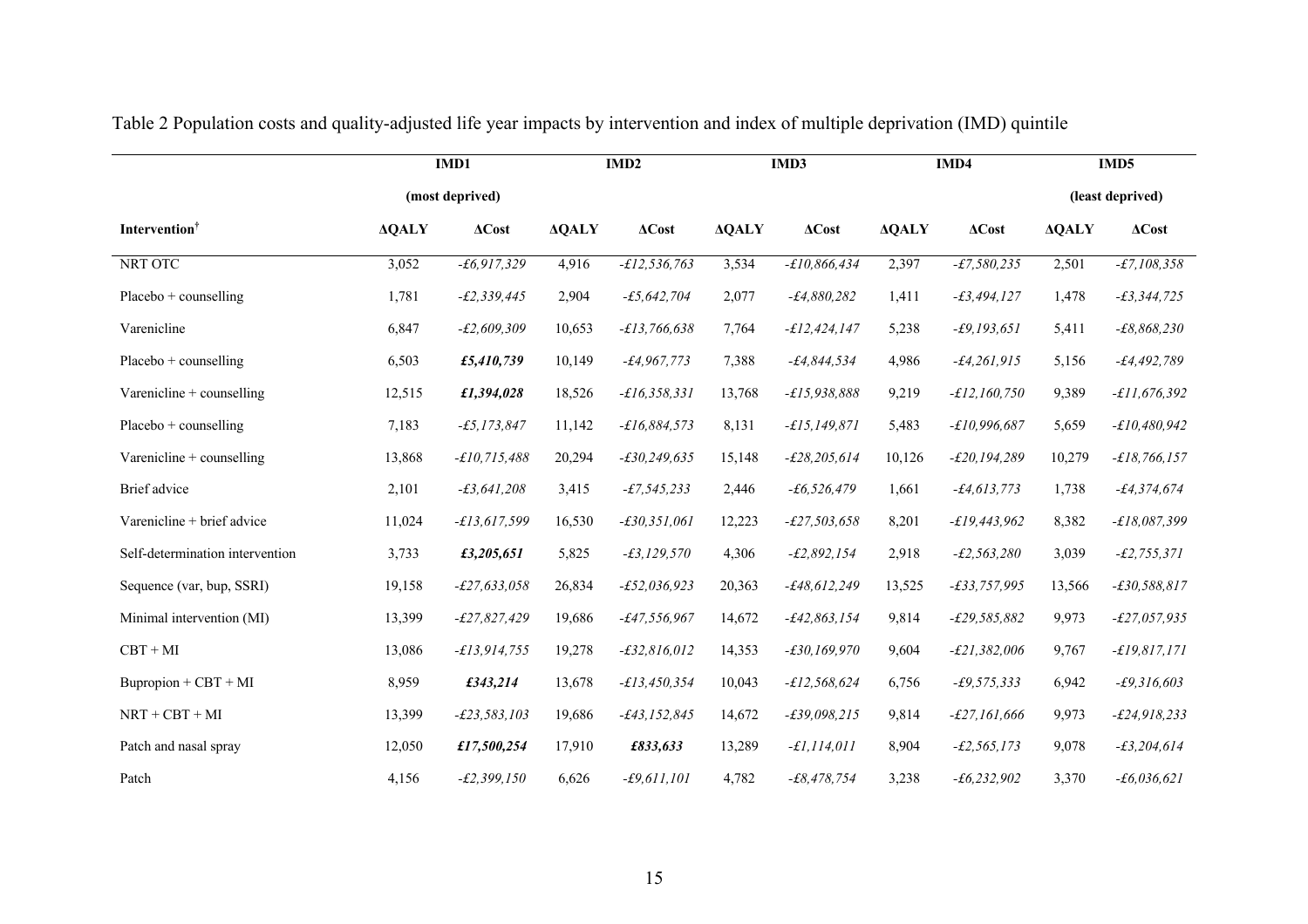| Bupropion and lozenge        | 11.331 | $-E21.059.033$ | 16.946 | -£38.410.670        | 12.544 | -£34.472.153   | 8.412 | -£23.965.120        | 8.592 | $-\pounds 22.083.546$ |
|------------------------------|--------|----------------|--------|---------------------|--------|----------------|-------|---------------------|-------|-----------------------|
| Lozenge                      | 5.769  | $-f8.514.139$  | 9.063  | $-f18.376.614$      | 6.580  | $-£16.188.630$ | 4.446 | <i>-£11.456.361</i> | 4.606 | $-£10,789,322$        |
| 7.2 mg e-cigarette           | 5.105  | $-£9.078.790$  | 8.069  | <i>-£17.988.710</i> | 5.844  | -£15,760,721   | 3.952 | -£11.076.204        | 4.102 | -£10.399.664          |
| 7.2 $mg$ then 5.4 $mg$ e-cig | 3,215  | $-£4.794.989$  | 5,171  | <i>-£10.600.069</i> | 3.719  | $-£9.226.940$  | 2,522 | $-f6.552.379$       | 2,631 | $-f6,220,374$         |

**Note**: NRT = nicotine replacement therapy; OTC = over the counter; Var = varenicline; Bup = bupropion; SSRI = selective serotonin reuptake inhibitors; SDI = self-

determination intervention;  $MI =$  minimal intervention;  $CBT =$  cognitive behavioural therapy;  $QALY =$  quality adjusted life year

 $\dagger$  Three different forms of placebo + counselling and two different forms of varenicline + counselling were compared as mutually exclusive alternatives. They are numbered to distinguish them.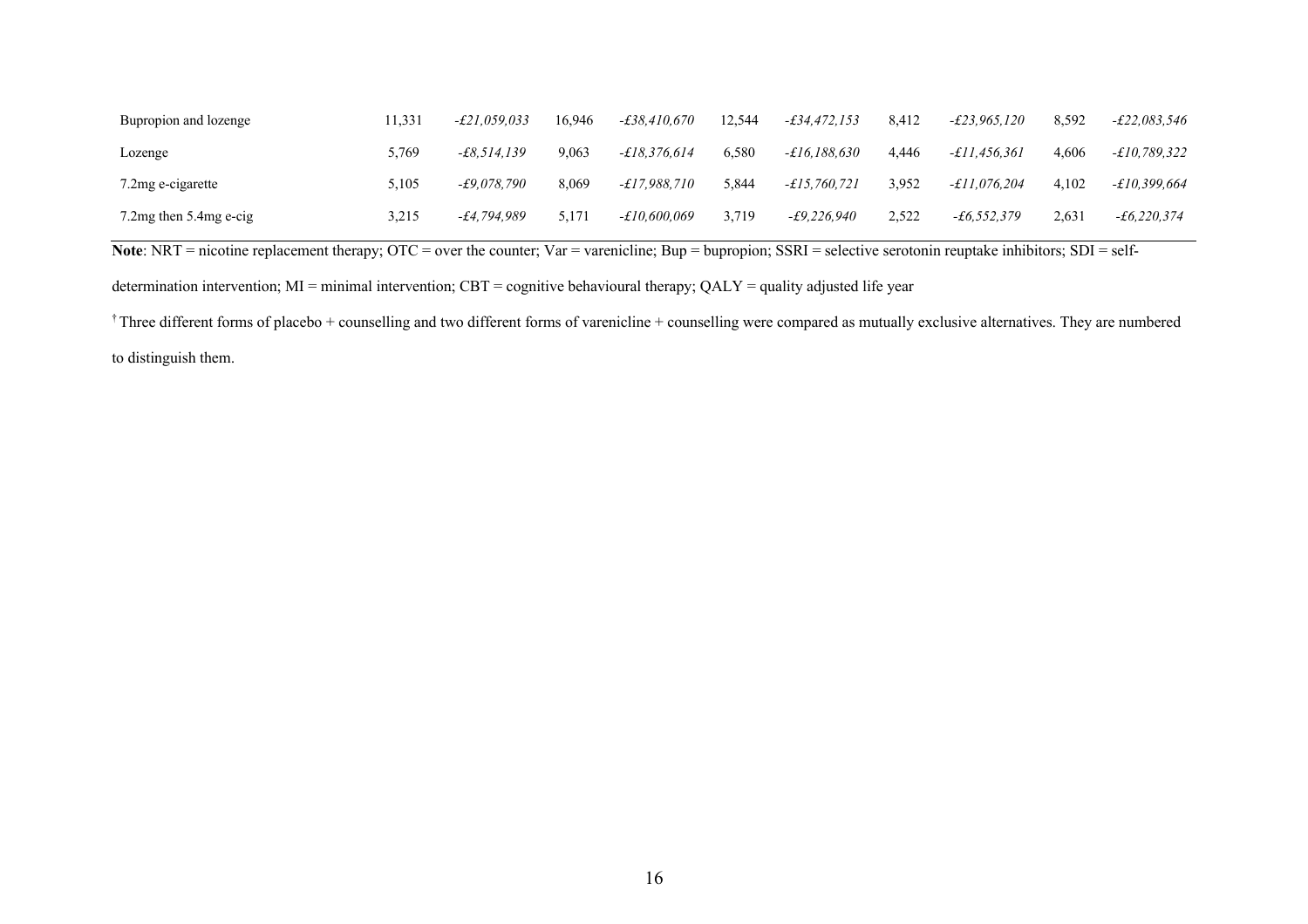|                                 |                                  | <b>Inequality reduction</b> |             | Combined total health and                                      |                          |  |  |
|---------------------------------|----------------------------------|-----------------------------|-------------|----------------------------------------------------------------|--------------------------|--|--|
|                                 |                                  |                             |             | inequality impact                                              |                          |  |  |
| Intervention                    | <b>Population NHB</b><br>(QALYs) | $\Delta\text{SII}$          | <b>ARII</b> | $\mathbf{A}\mathbf{E}\mathbf{D}\mathbf{E}_{\mathbf{K},\alpha}$ | $\bf A EDE_{A,\epsilon}$ |  |  |
| NRT OTC                         | 18,650                           | 0.00020                     | 0.00000     | 19,807                                                         | 20,220                   |  |  |
| $Placebo + countelling$         | 10,636                           | 0.00011                     | 0.00000     | 11,255                                                         | 11,484                   |  |  |
| Varenicline                     | 38,256                           | 0.00043                     | 0.00000     | 40,702                                                         | 41,554                   |  |  |
| $Placebo + countelling$         | 34,839                           | 0.00039                     | 0.00000     | 36,957                                                         | 37,715                   |  |  |
| Varenicline + counselling       | 66,154                           | 0.00078                     | 0.00000     | 70,893                                                         | 72,431                   |  |  |
| $Placebo + countelling$         | 40,532                           | 0.00046                     | 0.00000     | 43,173                                                         | 44,082                   |  |  |
| Varenicline + counselling       | 75,123                           | 0.00090                     | 0.00000     | 80,777                                                         | 82,564                   |  |  |
| Brief advice                    | 12,696                           | 0.00014                     | 0.00000     | 13,452                                                         | 13,729                   |  |  |
| Varenicline + brief advice      | 61,810                           | 0.00072                     | 0.00000     | 66,251                                                         | 67,695                   |  |  |
| Self-determination intervention | 20,378                           | 0.00022                     | 0.00000     | 21,526                                                         | 21,958                   |  |  |
| Sequence (var, bup, SSRI)       | 103,077                          | 0.00129                     | 0.00001     | 111,741                                                        | 114,314                  |  |  |
| Minimal intervention            | 76,289                           | 0.00091                     | 0.00000     | 82,141                                                         | 83,976                   |  |  |
| $CBT + MI$                      | 71,994                           | 0.00086                     | 0.00000     | 77,365                                                         | 79,071                   |  |  |
| $Bupropion + CBT + MI$          | 48,607                           | 0.00056                     | 0.00000     | 51,830                                                         | 52,927                   |  |  |
| $NRT + CBT + MI$                | 75,440                           | 0.00090                     | 0.00000     | 81,189                                                         | 82,997                   |  |  |
| Patch and nasal spray           | 60,658                           | 0.00071                     | 0.00000     | 64,797                                                         | 66,174                   |  |  |
| Patch                           | 23,809                           | 0.00026                     | 0.00000     | 25,243                                                         | 25,762                   |  |  |
| Bupropion and lozenge           | 64,825                           | 0.00076                     | 0.00000     | 69,581                                                         | 71,111                   |  |  |
| Lozenge                         | 33,730                           | 0.00038                     | 0.00000     | 35,906                                                         | 36,662                   |  |  |
| 7.2mg e-cigarette               | 30,286                           | 0.00034                     | 0.00000     | 32,227                                                         | 32,905                   |  |  |
| 7.2mg then 5.4mg e-cig          | 19,128                           | 0.00021                     | 0.00000     | 20,289                                                         | 20,708                   |  |  |

Table 3 Summary measures of intervention impact on distribution of health

# **Notes**:

1. ∆SII = reduction in slope index of inequality; NHB = population net health benefit; QALYs = quality adjusted life years; ∆RII = reduction in relative index of inequality;  $\triangle EDE_{K,\alpha}$  = change in equally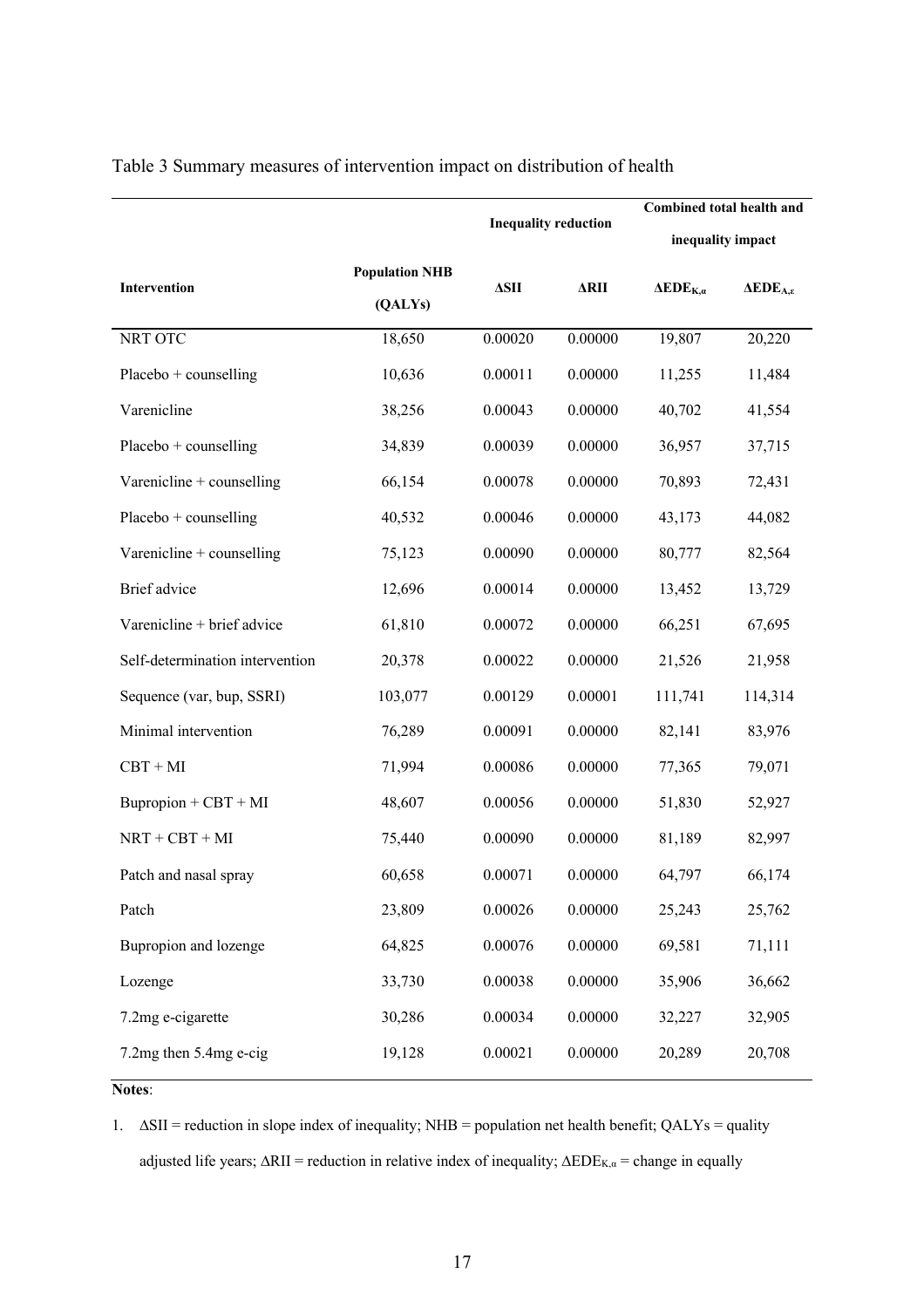distributed equivalent QALYs derived from Kolm Index; ∆EDEA,ε = change EDE QALYs derived from Atkinson Index

2. NRT = nicotine replacement therapy;  $\text{OTC} = \text{over}$  the counter;  $\text{Var} = \text{varenicline}$ ;  $\text{Bup} = \text{bupropion}$ ;  $\text{SSRI} =$ selective serotonin reuptake inhibitors; SDI = self-determination intervention; MI = minimal intervention;  $CBT =$  cognitive behavioural therapy;  $QALY =$  quality adjusted life year





**Notes**:

- 1.  $QALYs =$  quality-adjusted life years;  $SII =$  slope index of inequality
- 2. Intervention abbreviations are provided in Table A2 (online appendix)

## *Sensitivity and scenario analysis*

Incorporating less socioeconomic variation in our example changes the direction of the inequality impact of nearly all interventions (Figure 3). Compared with an average base case SII reduction of 0.0005, including only variation in utilisation and prevalence yields an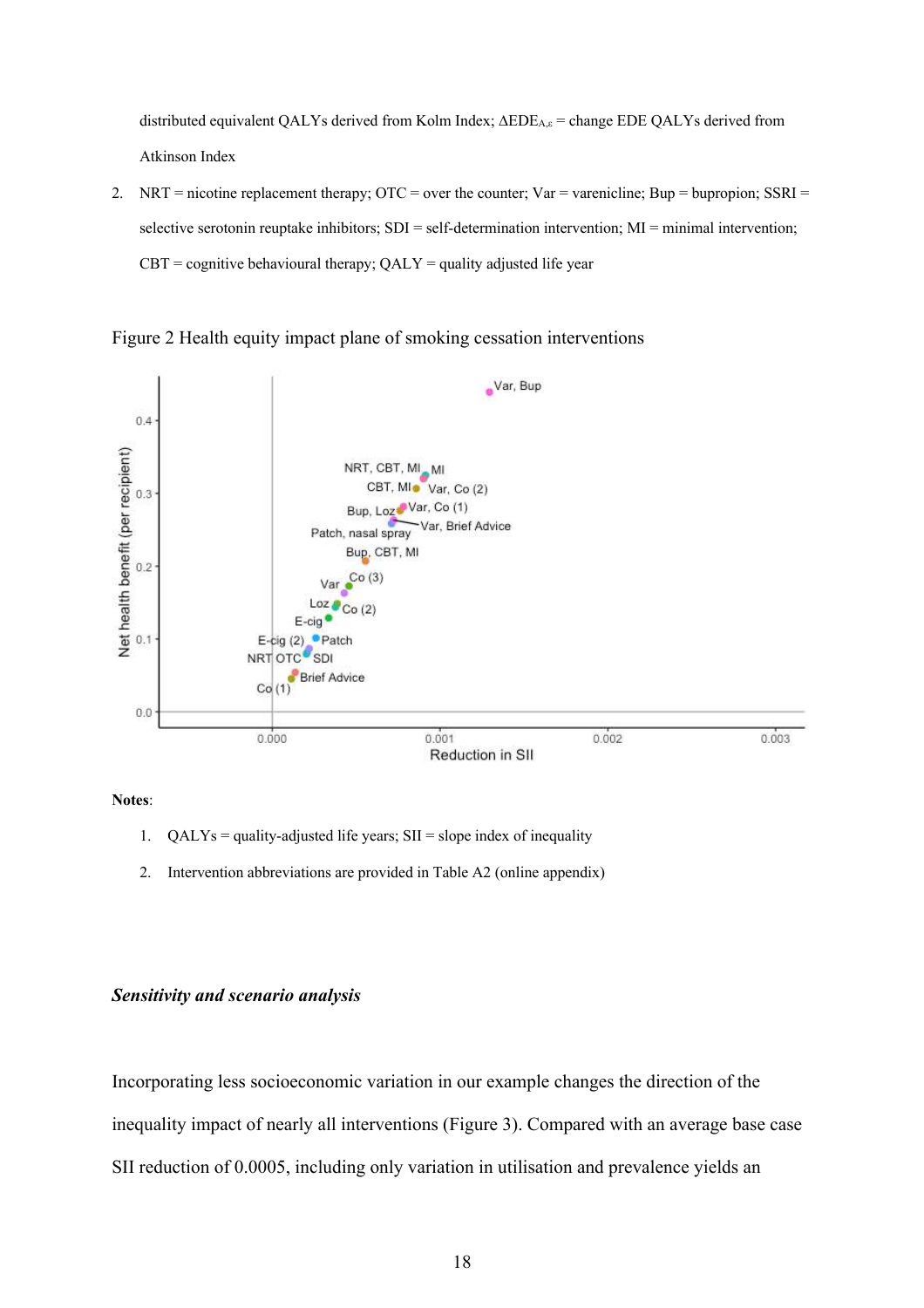average SII reduction of 0.0009. When only prevalence variation is accounted for, all interventions yield yet larger SII reductions at an average of 0.0013.

Figure 3 Comparison of equity impact plane locations of smoking cessation interventions when accounting for socioeconomic variation in all available model parameters (base case), prevalence and utilisation only and prevalence only



**Note:**  $QALY =$  quality-adjusted life year;  $SII =$  slope index of inequality

When alternative set of odds ratios are applied to eleven behavioural interventions from Hiscock et al., the nine mapped to one-to-one interventions showed larger reductions in inequality, whilst the two closed group interventions had smaller reductions. These are summarised in Table A3 (online appendix). For the scenario in which local authority SSS utilisation statistics are used, all interventions shift from inequality reducing to increasing (see Figure A2, online appendix). The change in the SII across interventions ranged from 0.001 to 0.00008.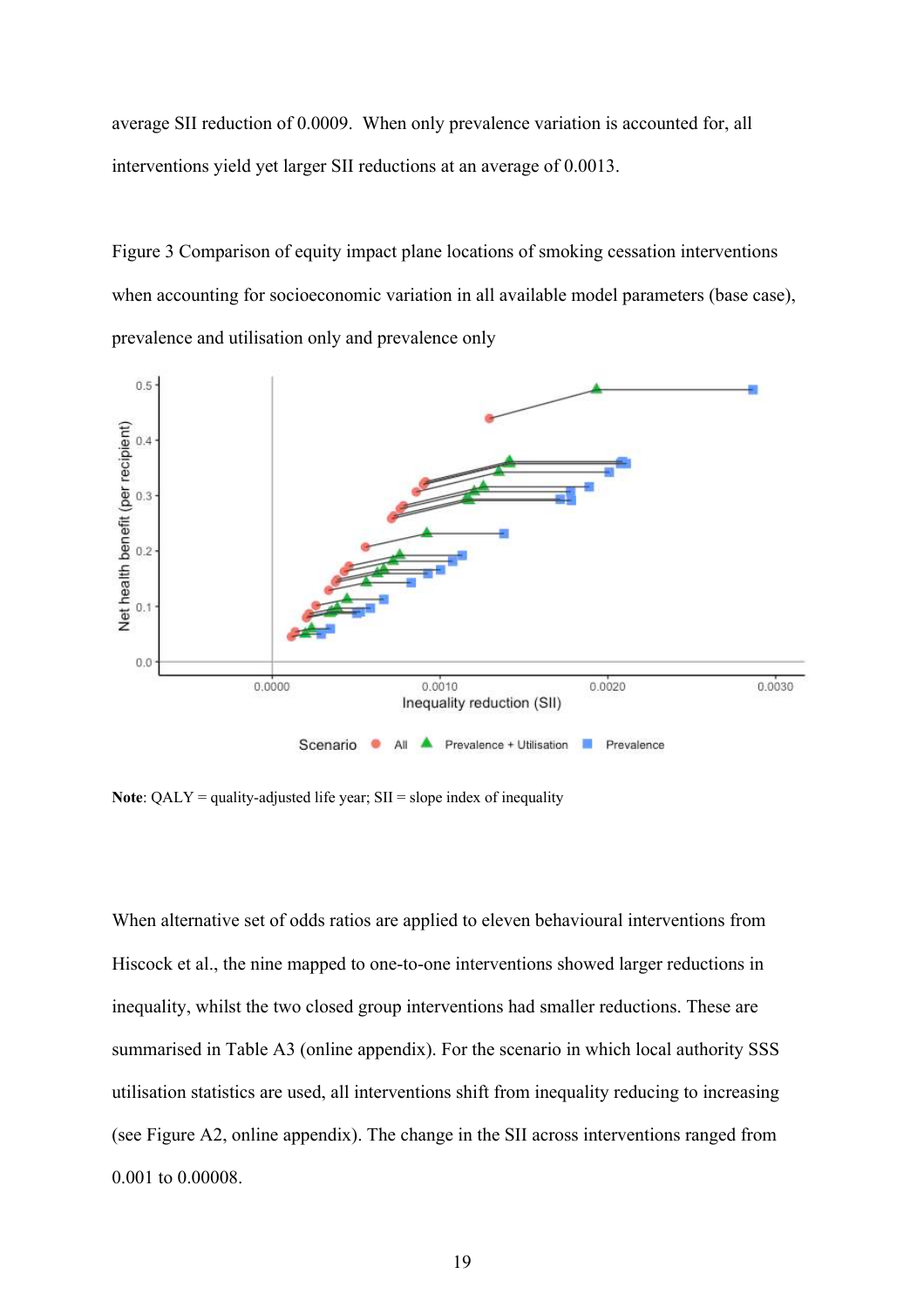As the marginal productivity of the health sector increases, greater health gains can be generated from elsewhere in the healthcare system. The third scenario analysis shows that as cost-per-forgone QALY reduces, the reduction in health inequality from cost saving interventions increases (see Figure A3, online appendix). This is because marginal increases in expenditure on existing NHS services predominately benefit the most disadvantaged. The SII reduction from the varenicline, bupropion and SSRI sequence halves from 0.0024 to 0.0012 when the cost-per-forgone QALY increases from £2,000 to £30,000, respectively. The counselling intervention follows a similar trend at a greatly reduced magnitude.

The effects of the same two interventions are analysed with respect to Atkinson inequality aversion. As aversion to inequality increases generated by the interventions increases, the health-related social welfare benefits increase. For the counselling intervention, EDE QALYs increase from 10,636 at  $\varepsilon$ =0 (no aversion) to 11,396 at  $\varepsilon$ =30. The corresponding figures for the varenicline, bupropion and SSRI sequence are 103,077 and 118,397, respectively. These are summarised in Figure A4 in the online appendix.

### **Discussion**

#### *Main findings*

Our case study demonstrates how published epidemiological and effectiveness evidence can be used to adapt standard decision analytic models to estimate health inequality impacts. Pragmatic searching and data analysis techniques identified socioeconomic variation in a wide range of model inputs from across the treatment pathway. We found that despite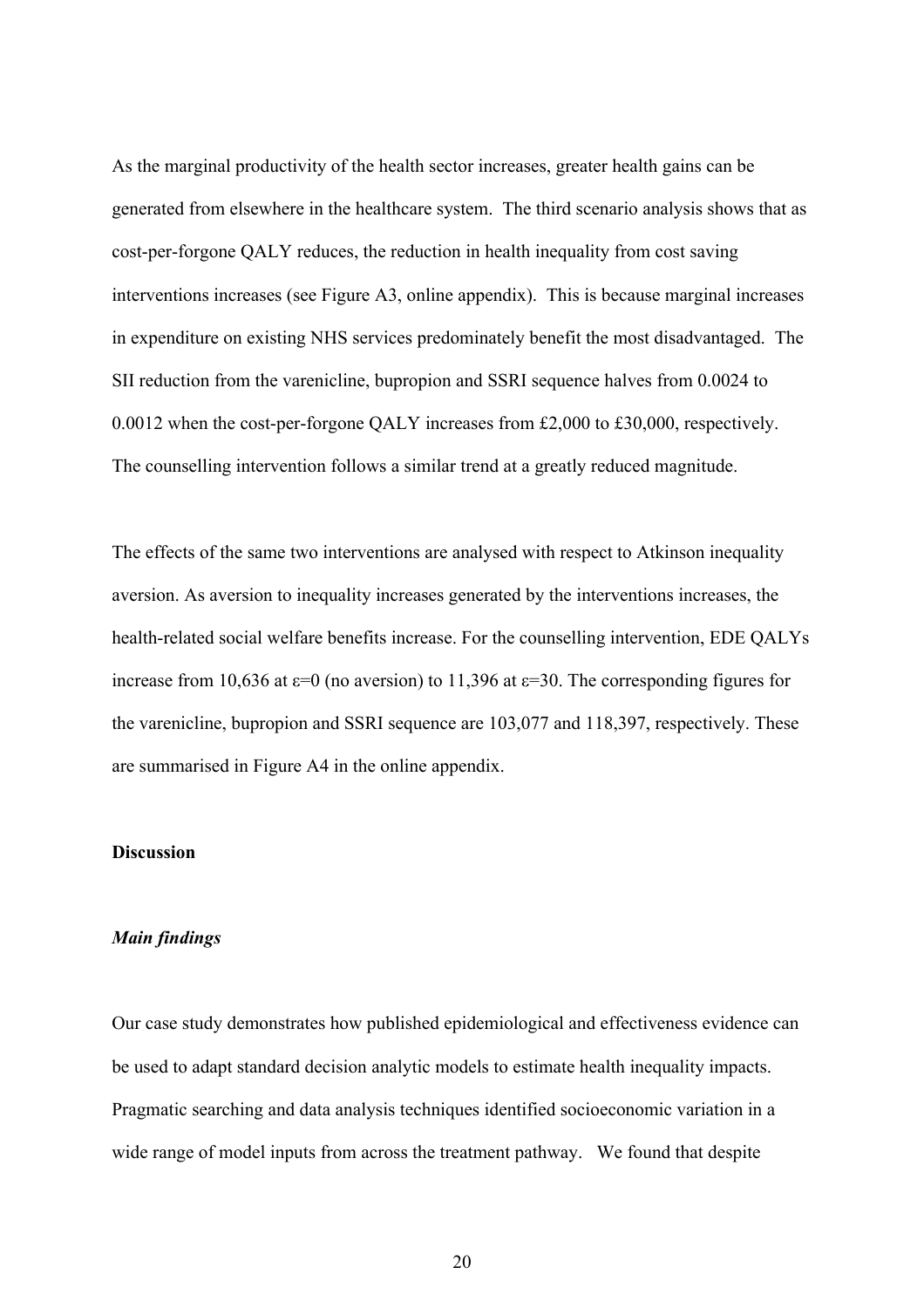smokers from higher socioeconomic groups having a higher probability of utilising services and quitting upon receiving them, all interventions were expected to reduce health inequalities. This was due to higher prevalence of smokers in lower socioeconomic groups. This distribution of direct health benefits is enhanced by the reduction in health inequality from cost savings, which release NHS resources that benefit the most disadvantaged more [34]. Our results support the NICE recommendations on the value for money of NRT, pharmacological and behavioural interventions [10].

Our results indicate when a full DCEA incorporating social variation in the direct health benefits is favourable compared to the aggregate approach, namely when the course of disease and treatment is likely to have countervailing inequality impacts (e.g. pro-rich quit success vs. pro-poor prevalence) and when there is a strong behavioural component determining the treatment effect (quit success in the case of smoking). Our full DCEA finds the magnitude of the inequality impacts were 1.6 times greater when only differences in prevalence and service utilisation are accounted for and 2.4 times larger when prevalence differences only are included.

The scenario results demonstrate the value of targeted provision of smoking cessation services that reduce socioeconomic variation in service uptake, which in our analysis higher in the least deprived areas compared with the most deprived (3.83% vs 2.39%) [43]. Evidence suggests that these differences have increased since SSS funding was transferred from the NHS to local authorities in England in 2013 as total utilisation as steadily as decreased [44], [45]. Improving the implementation of smoking cessation interventions therefore represents a potentially fruitful area of future research [46], [47].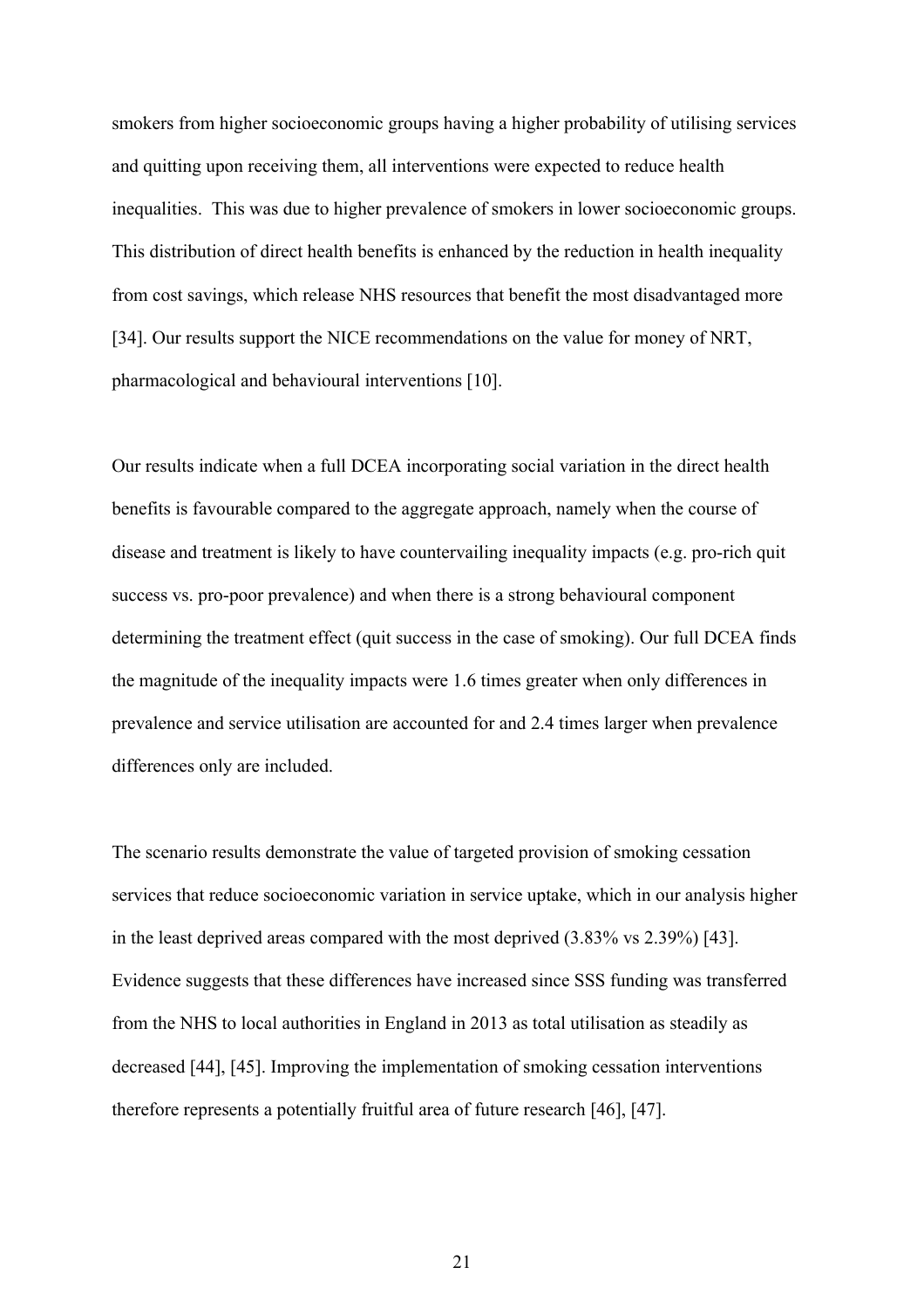Other studies have investigated the differential impact of smoking cessation policies between socioeconomic groups in settings outside the UK [48], [49]. However, these studies present results in a dashboard of effects across socioeconomic groups, and do not attempt to summarise impact on health inequality nor consider the distribution of health opportunity cost. The benefit of our approach is that it explicitly estimates the net impact on health inequality and can help decision makers navigate trade-offs between population health benefit and health inequality impacts, which health-related social welfare analysis can do quantitatively. The case study results show that the inequality reductions of the smoking cessation interventions account for up to 10% of the overall social value in terms of EDE QALYs at our base case levels of inequality aversion.

## *Limitations*

Due to the resource constraint of this pilot study we use pragmatic reviews to identify relevant evidence. Socioeconomic variation in smoking behaviours and outcomes are wellresearched, and evidence in other health and disease areas might be more limited [50], [51]. We made additional assumptions on top of those in the original economic evaluation for NICE. Where we do not find evidence describing how an input varies with IMD, we apply the average value to all groups, i.e. assuming no inequality. However, the relative risk reduction of all-cause mortality might be greater in heavier smokers, who may be more concentrated in lower socioeconomic groups [9]. The HRQL benefits of smoking cessation, whilst well established in the literature [52], do not control for all confounding factors that may be associated with socioeconomic status, such as stress level or BMI. Where these factors are more common amongst lower socioeconomic groups, this will lead to an overestimate of health inequality reductions (and vice versa). Assuming that the

22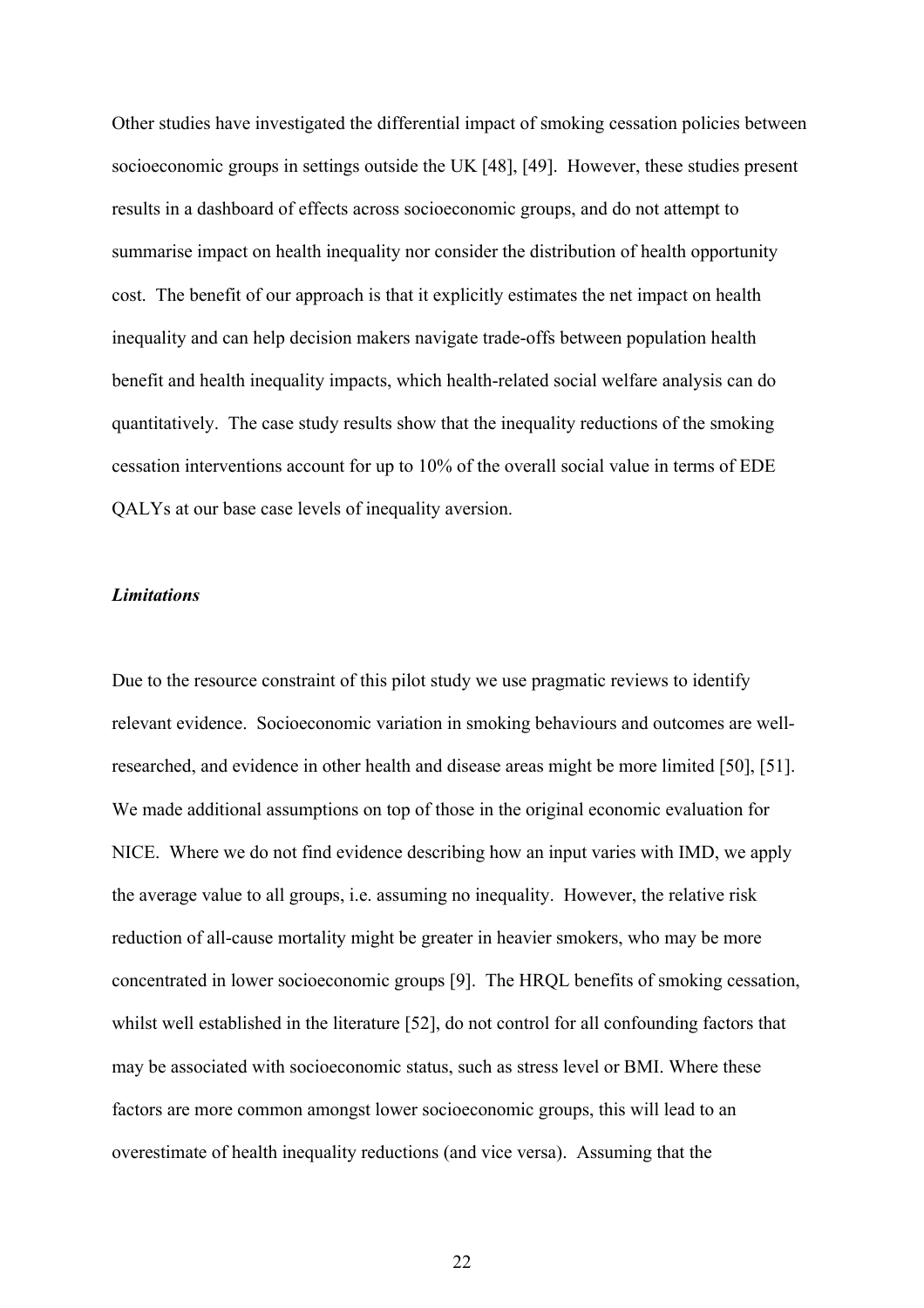socioeconomic variation in quit success at four weeks is maintained at 52 weeks may underestimate inequality if we expect more relapse in lower socioeconomic groups. We also assume that service interventions do not alter the relative odds of quit success between socioeconomic groups, as we could not find information on how the 'natural' background quit rate varied by IMD.

While we assess differences in effectiveness and uptake between socioeconomic groups, we lack sufficient evidence on how this varies by type of intervention. Likewise, data on uptake are only available for broad intervention type and are contaminated by systematic variation in the availability of services in each local authority.

Our analysis assumes the same marginal productivity for NHS and local authority public health resources. In this particular application is may be reasonable given the predominance of health sector costs in determining the overall cost impact. Conclusions about interventions providing value for money were not sensitive to alternative assumptions about the size and distribution of the health opportunity costs. However, for interventions that impose greater impacts on budgets outside the health sector (i.e. public health or social care), potential differences in the size and distribution of health opportunity costs should be reflected.

The inequality aversion parameter we used is estimated for inequalities in healthy life expectancy between "rich" and "poor" groups IMD groups. Identifying social values for health inequality reduction compared to increases in population health is a complicated process. However, the level of health inequality aversion did not alter the rank order of the smoking cessation interventions.

23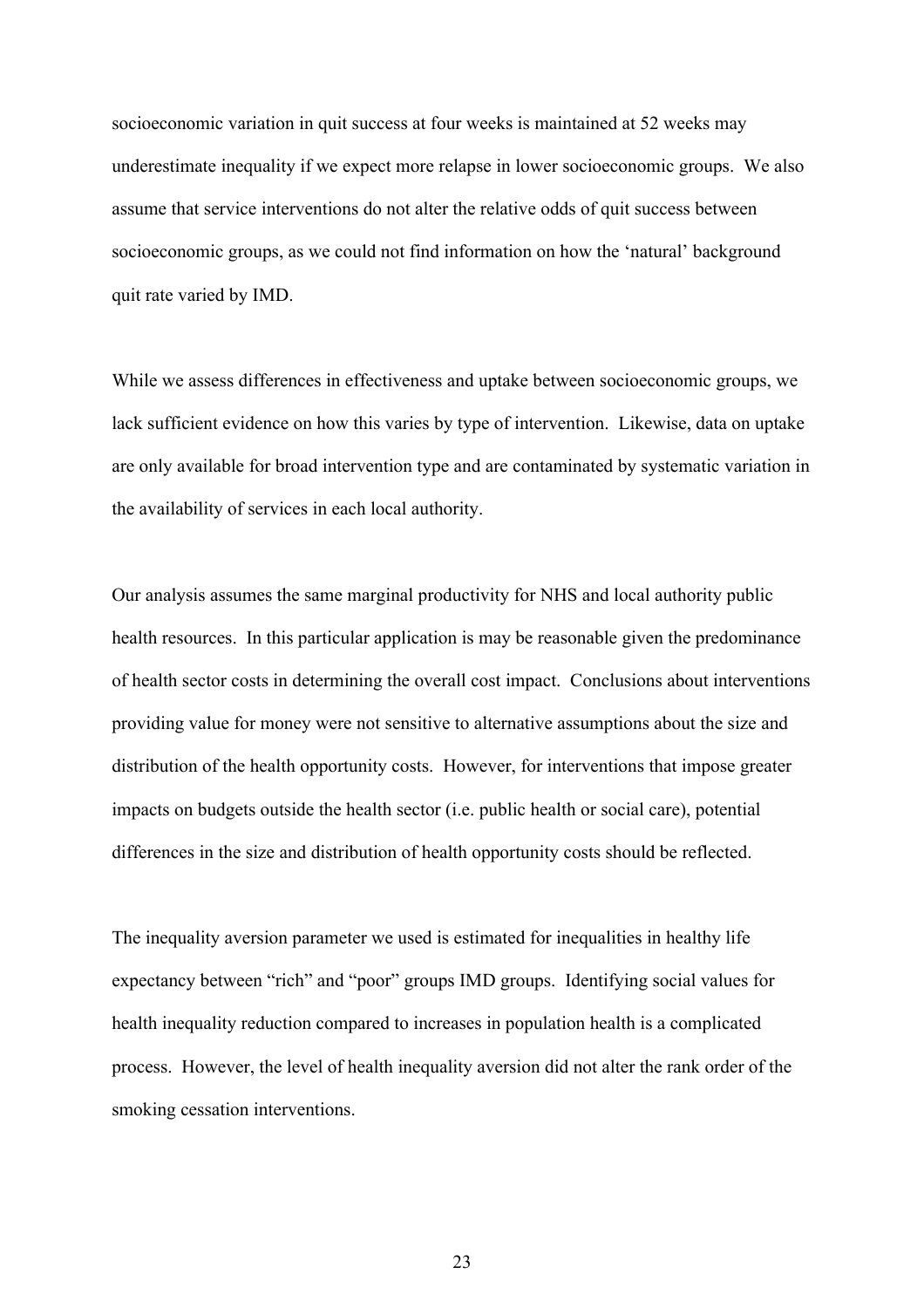## *Conclusions*

We show how that cost-effectiveness models can be extended to conduct a full DCEA within the resource constraints of a national guideline development. This adaptation can be influential in determining the direction and magnitude of the inequality compared with more simplified approaches that account for differences in utilisation or prevalence only. The analysis can also help to inform how DCEA could be incorporated into existing formal health technology assessment processes given analysts may have to be selective about which diseases they should focus on identifying evidence for.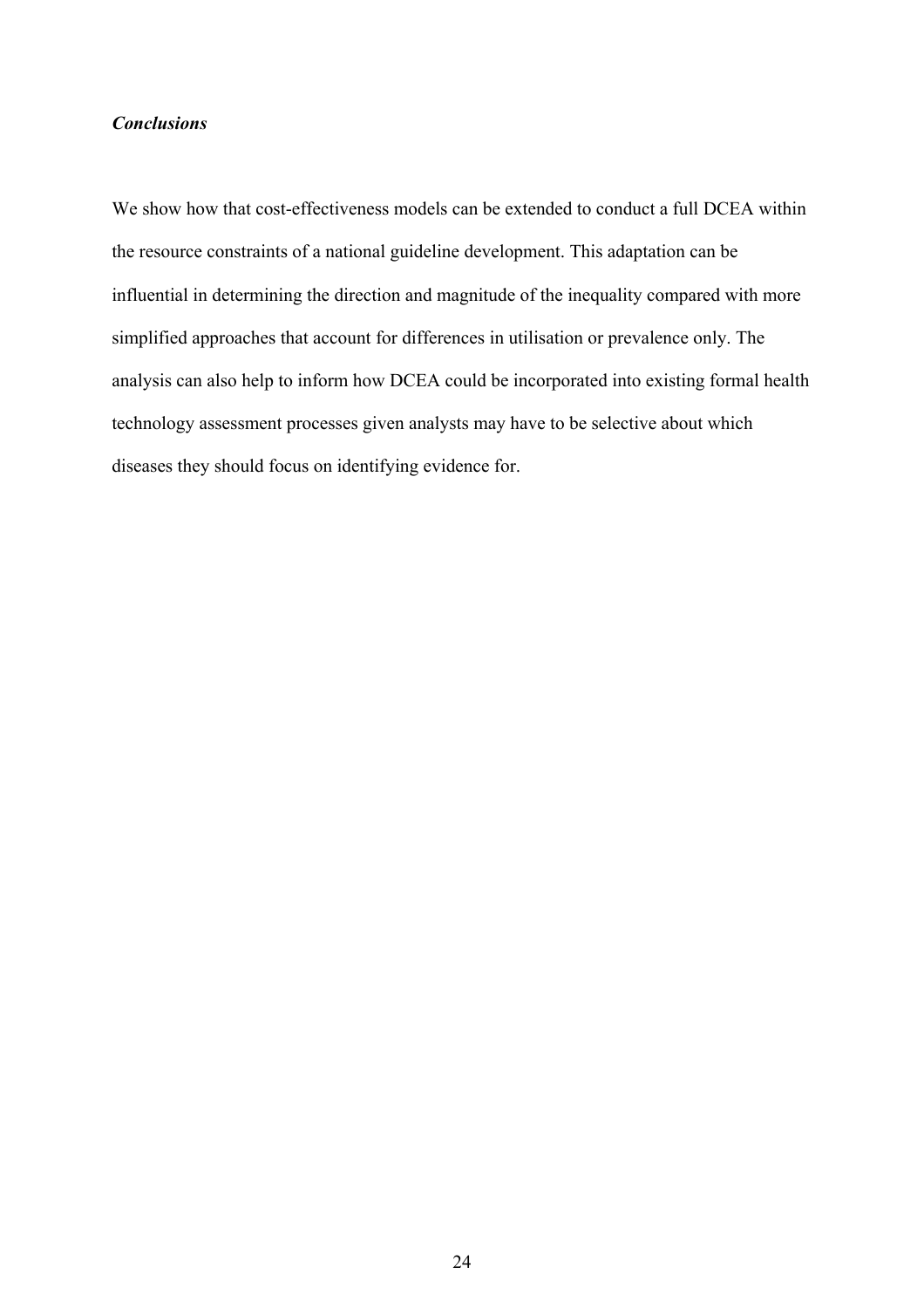# **Bibliography**

- [1] Public Health Association of Australia, "Public Health Association of Australia: Policy-at-a-glance – Health Inequities Policy," Canberra, 2012.
- [2] Canadian Institute for Health Information, "Trends in Income-Related Health Inequalities in Canada," Ontario, 2015.
- [3] Public Health England, "Health profile for England: 2018 Chapter 5: Inequalities in health," 2018. [Online]. Available: https://www.gov.uk/government/publications/health-profile-for-england-2018/chapter-5-inequalities-in-health. [Accessed: 05-Mar-2019].
- [4] National Institute for Health and Clinical Excellence, "Developing NICE guidelines: the manual," London, 2014.
- [5] P. Tugwell, D. de Savigny, G. Hawker, and V. Robinson, "Applying clinical epidemiological methods to health equity: the equity effectiveness loop.," *BMJ*, vol. 332, no. 7537, pp. 358–61, Mar. 2006.
- [6] R. Cookson *et al.*, "Using Cost-Effectiveness Analysis to Address Health Equity Concerns," *Value Heal.*, vol. 20, no. 2, pp. 206–212, 2017.
- [7] GBD 2015 Tobacco Collaborators, "Smoking prevalence and attributable disease burden in 195 countries and territories, 1990–2015: a systematic analysis from the Global Burden of Disease Study 2015," *Lancet*, vol. 389, no. 10082, pp. 1885–1906, May 2017.
- [8] NHS Digital, "Statistics on smoking: England 2016," Leeds, 2016.
- [9] Office for National Statistics, "Adult smoking habits in Great Britain: 2017," London, 2018.
- [10] National Institute for Health and Care Excellence, "Stop smoking interventions and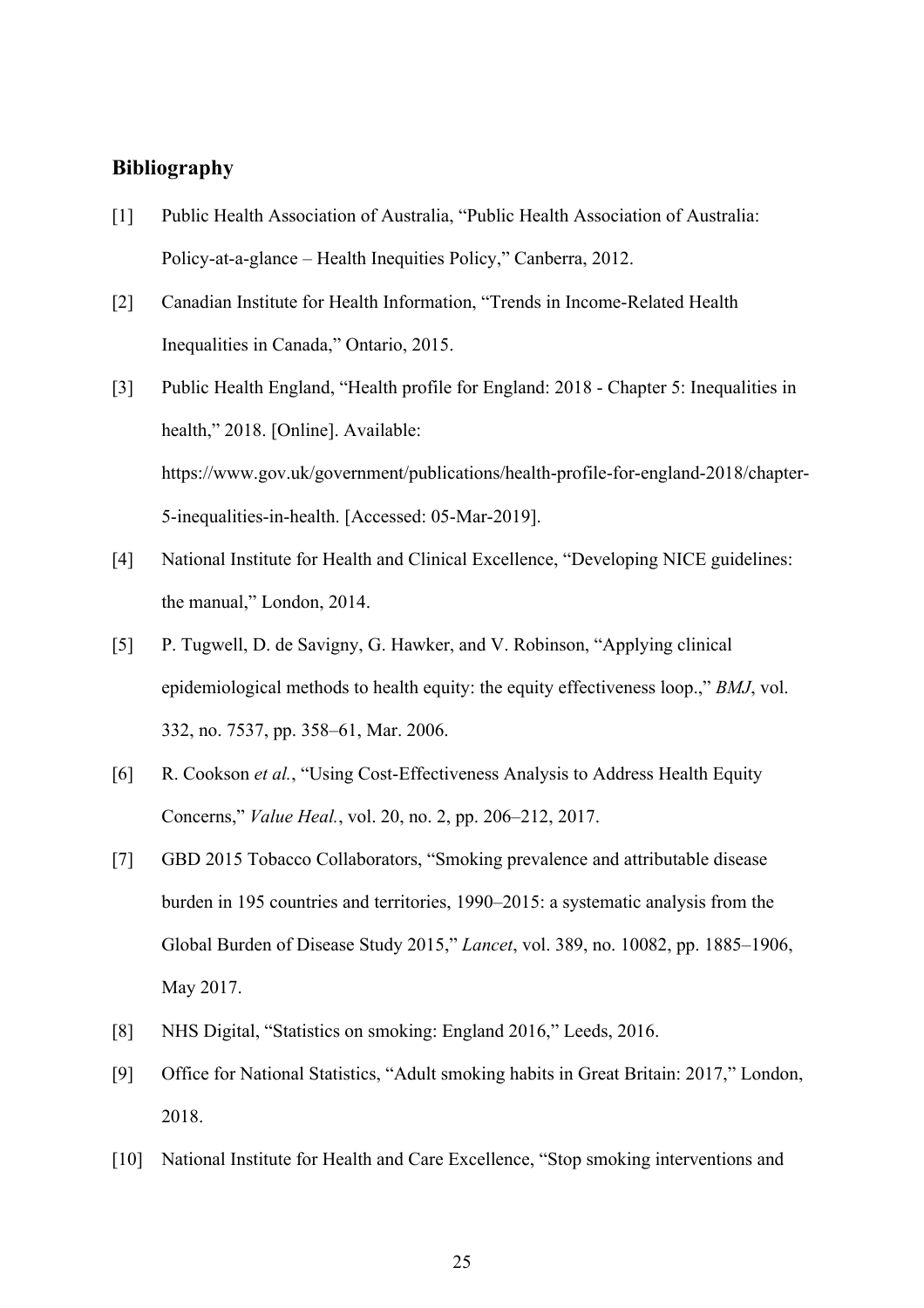services [NG92]," London, 2018.

- [11] T. Brown, S. Platt, and A. Amos, "Equity impact of European individual-level smoking cessation interventions to reduce smoking in adults: a systematic review," *Eur. J. Public Health*, vol. 24, no. 4, pp. 551–556, 2014.
- [12] K. Bell *et al.*, "The Effectiveness of National Health Service Intensive Treatments for Smoking Cessation in England," National Institute for Health and Care Excellence, London, 2007.
- [13] M. Taylor, J. Leonardi-Bee, S. Agboola, A. McNeill, and T. Coleman, "Cost effectiveness of interventions to reduce relapse to smoking following smoking cessation," *Addiction*, vol. 106, no. 10, pp. 1819–1826, 2011.
- [14] T. Brown, S. Platt, and A. Amos, "Equity impact of interventions and policies to reduce smoking in youth: systematic review," *Tob. Control*, vol. 23, pp. 98–105, 2014.
- [15] K. N. R. Chengappa *et al.*, "Varenicline for Smoking Cessation in Bipolar Disorder: A Randomized, Double-Blind, Placebo-Controlled Study," *J. Clin. Psychiatry*, vol. 75, no. 7, pp. 765–772, 2014.
- [16] P. Caponnetto *et al.*, "EffiCiency and Safety of an eLectronic cigAreTte (ECLAT) as Tobacco Cigarettes Substitute: A Prospective 12-Month Randomized Control Design Study," *PLoS One*, vol. 8, no. 6, pp. 1–12, 2013.
- [17] D. E. Jorenby *et al.*, "Efficacy of Varenicline, an alpha-4-beta-2 Nicotinic Acetylcholine Receptor Partial Agonist, vs Placebo or Sustained-Release Bupropion for Smoking Cessation: A Randomized Controlled Trial," *J. Am. Med. Assoc.*, vol. 296, no. 1, pp. 56–63, 2006.
- [18] G. Heydari, F. Talischi, S. F. Tafti, and M. R. Masjedi, "Quitting smoking with varenicline: parallel, randomised efficacy trial in Iran," *Int. J. Tuberc. Lung Dis.*, vol. 16, no. 2, pp. 268–272, 2012.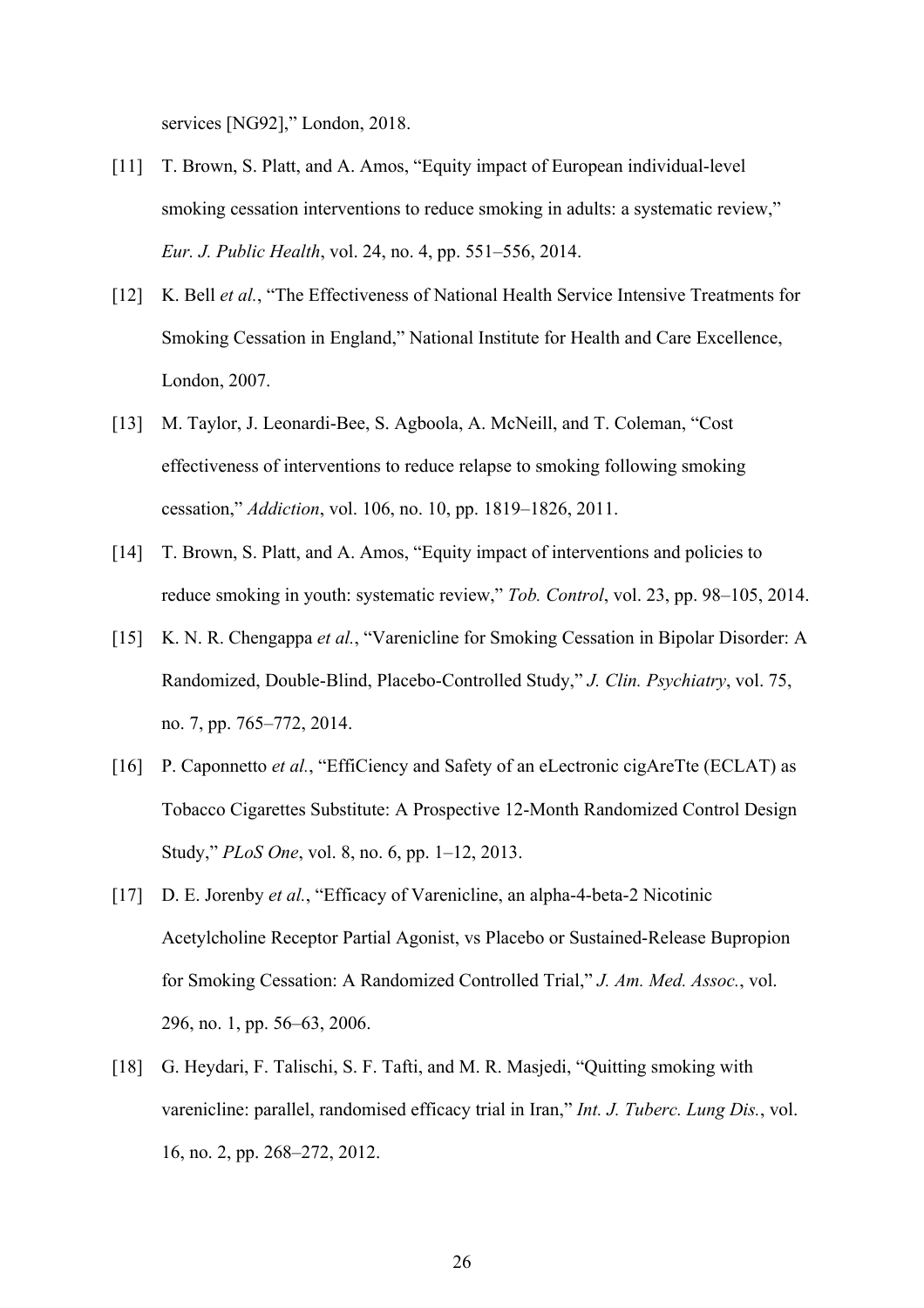- [19] G. C. Williams *et al.*, "Testing a self-determination theory intervention for motivating tobacco cessation: Supporting autonomy and competence in a clinical trial," *Heal. Psychol.*, vol. 25, no. 1, pp. 91–101, 2006.
- [20] J. S. Issa, T. O. Abe, S. Moura, P. C. J. L. Santos, and A. C. Pereira, "Effectiveness of coadministration of varenicline, bupropion, and serotonin reuptake inhibitors in a smoking cessation program in the real-life setting," *Nicotine Tob. Res.*, vol. 15, no. 6, pp. 1146–1150, 2013.
- [21] E. J. Tranvåg, M. Ali, and O. F. Norheim, "Health inequalities in Ethiopia: modeling inequalities in length of life within and between population groups.," *Int. J. Equity Health*, vol. 12, p. 52, Jan. 2013.
- [22] H. U. Wittchen, E. Hoch, J. Klotsche, and S. Muehlig, "Smoking cessation in primary care – a randomized controlled trial of bupropione, nicotine replacements, CBT and a minimal intervention," *Int. J. Methods Psychiatr. Res.*, vol. 20, no. 1, pp. 28–39, 2011.
- [23] T. Blondal, L. J. Gudmundsson, I. Olafsdottir, G. Gustavsson, and A. Westin, "Nicotine nasal spray with nicotine patch for smoking cessation: randomised trial with six year follow up.," *Br. Med. J.*, vol. 318, no. 7179, pp. 285–288, 1999.
- [24] S. S. Smith *et al.*, "Comparative effectiveness of 5 smoking cessation pharmacotherapies in primary care clinics.," *Arch. Intern. Med.*, vol. 169, no. 22, pp. 2148–55, 2009.
- [25] R. West, "Background smoking cessation rates in England," 2006.
- [26] National Centre for Social Research, "Health Survey for England 2012: Volume 1 Health, social care and lifestyles," Health and Social Care Information Centre, 2013.
- [27] National Centre for Social Research, "Health Survey for England 2014: Volume 1 -Health, social care and lifestyles," Health and Social Care Information Centre, 2015.
- [28] Office for National Statistics, "Deaths and Populations by Index of Multiple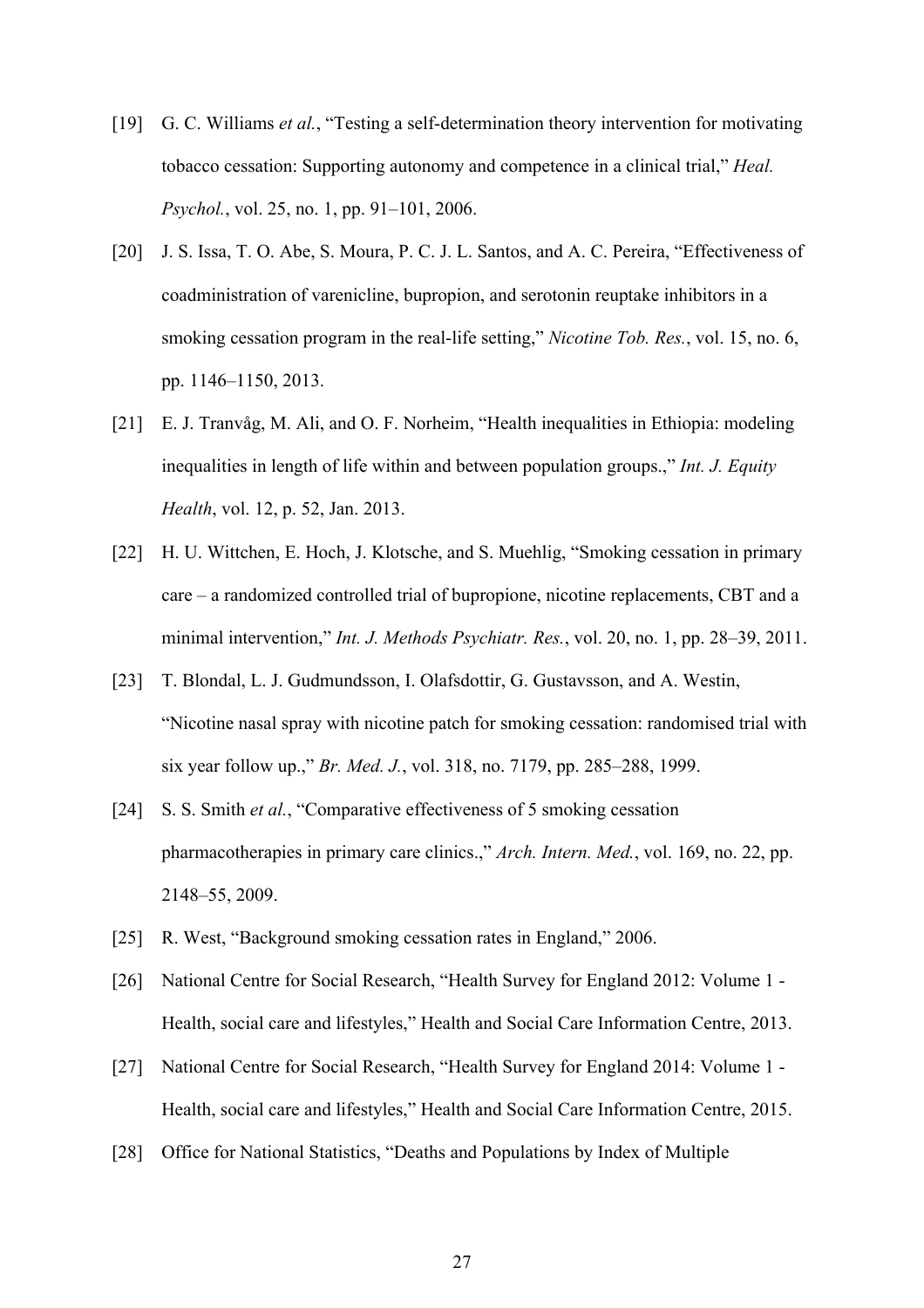Deprivation (IMD) decile, England and Wales, 2001 to 2015." [Online]. Available: https://www.ons.gov.uk/peoplepopulationandcommunity/birthsdeathsandmarriages/de aths/adhocs/006518deathsandpopulationsbyindexofmultipledeprivationimddecileengla ndandwales2001to2015. [Accessed: 17-Apr-2017].

- [29] B. Eberth, D. Olajide, P. Craig, and A. Ludbrook, "Smoking-related disease risk, area deprivation and health behaviours," *J. Public Heal. (United Kingdom)*, vol. 36, no. 1, pp. 72–80, 2014.
- [30] F. Dobbie *et al.*, "Evaluating long-term outcomes of NHS stop smoking services (ELONS): A prospective cohort study," *Health Technol. Assess. (Rockv).*, vol. 19, no. 95, pp. 9–155, 2015.
- [31] R. Hiscock *et al.*, "Behavioural therapy for smoking cessation: The effectiveness of different intervention types for disadvantaged and affluent smokers," *Addict. Behav.*, vol. 38, pp. 2787–2796, 2013.
- [32] H. Gilbert *et al.*, "Effectiveness of personalised risk information and taster sessions to increase the uptake of smoking cessation services (Start2quit): a randomised controlled trial," *Lancet*, vol. 389, no. 10071, pp. 823–833, Feb. 2017.
- [33] NHS Digital, "Statistics on NHS Stop Smoking Services in England April 2018 to March 2019," 2019.
- [34] J. Love-Koh, R. Cookson, K. Claxton, and S. Griffin, "Estimating Social Variation in the Health Effects of Changes in Health Care Expenditure," *Med. Decis. Mak.*, vol. 40, no. 2, pp. 170–182, 2020.
- [35] J. Love-Koh, M. Asaria, R. Cookson, and S. Griffin, "The Social Distribution of Health: Estimating Quality-Adjusted Life Expectancy in England," *Value Heal.*, vol. 18, no. 5, pp. 655–662, 2015.
- [36] Department of Health, "Stop Smoking Service Monitoring and Guidance Update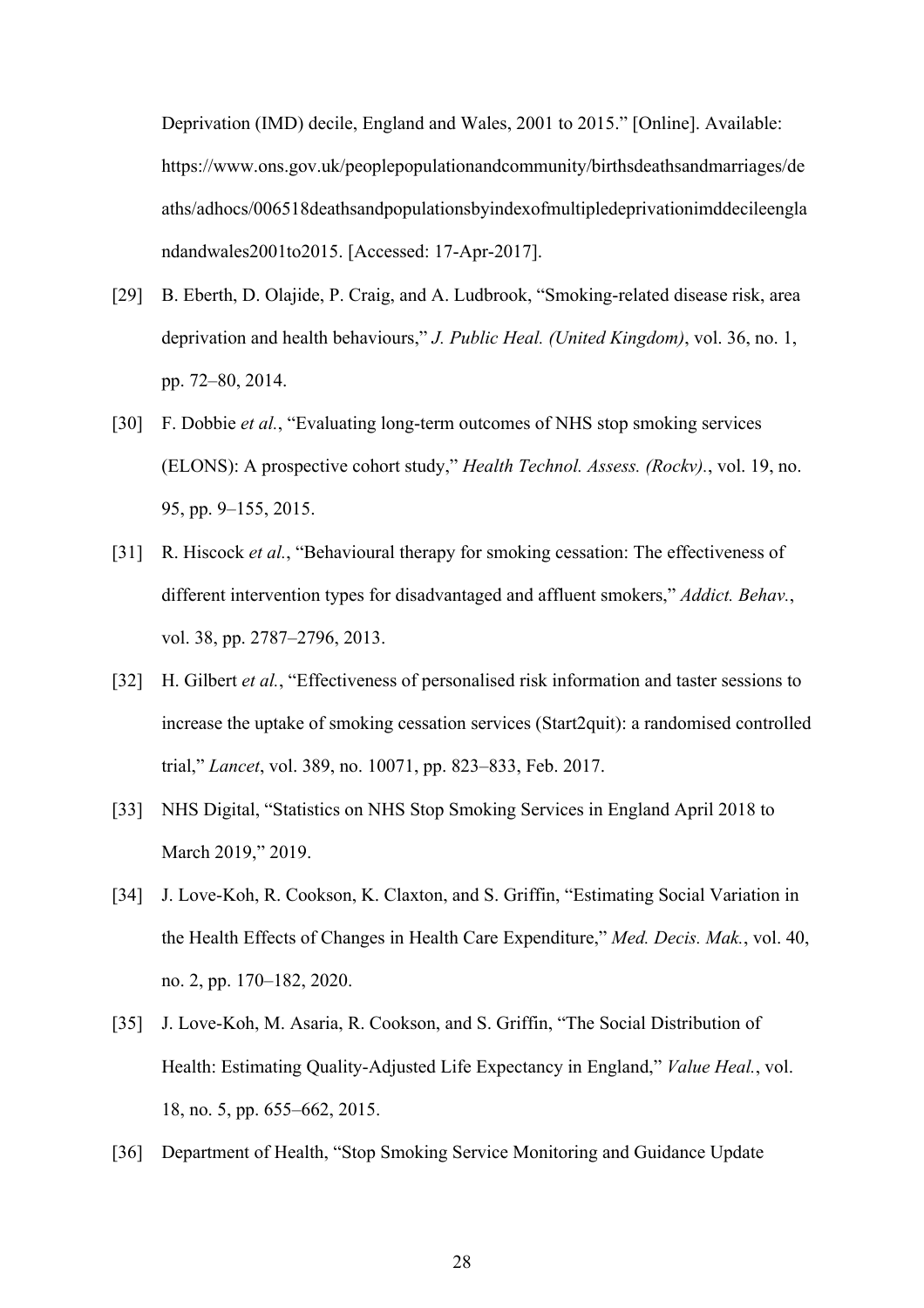2012/13," London, 2012.

- [37] E. Regidor, "Measures of health inequalities: Part 2," *J. Epidemiol. Community Health*, vol. 58, no. 11, pp. 900–903, 2004.
- [38] S.-C. Kolm, "Unequal inequalities. I," *J. Econ. Theory*, vol. 12, no. 3, pp. 416–442, 1976.
- [39] A. Atkinson, "On the measurement of inequality," *J. Econ. Theory*, vol. 2, pp. 244– 263, 1970.
- [40] M. Robson, M. Asaria, R. Cookson, A. Tsuchiya, and S. Ali, "Eliciting the level of health inequality aversion in England," *Health Econ.*, 2016.
- [41] S. Griffin, J. Love-Koh, B. Pennington, and L. Owen, "Evaluation of Intervention Impact on Health Inequality for Resource Allocation," *Med. Decis. Mak.*, vol. 39, no. 3, pp. 172–181, 2019.
- [42] J. Love-Koh, R. Cookson, N. Gutacker, T. Patton, and S. Griffin, "Aggregate Distributional Cost-Effectiveness Analysis of Health Technologies," *Value Heal.*, vol. 22, no. 5, pp. 518–526, 2019.
- [43] R. Hiscock and L. Bauld, "Stop Smoking Services and Health Inequalities," National Centre for Smoking Cessation and Training, Briefing 10, 2013.
- [44] L. S. Brose and A. McEwen, "Neighbourhood deprivation and outcomes of stop smoking support - An observational study," *PLoS One*, pp. 1–10, 2016.
- [45] NHS Digital, "Statistics on NHS Stop Smoking Services in England," 2020. .
- [46] S. Kelly, S. Martin, I. Kuhn, A. Cowan, C. Brayne, and L. Lafortune, "Barriers and Facilitators to the Uptake and Maintenance of Healthy Behaviours by People at Mid-Life: A Rapid Systematic Review," *PLoS One*, vol. 11, no. 1, p. e0145074, Jan. 2016.
- [47] P. Reeves, K. Edmunds, A. Searles, and J. Wiggers, "Economic evaluations of public health implementation-interventions: a systematic review and guideline for practice,"